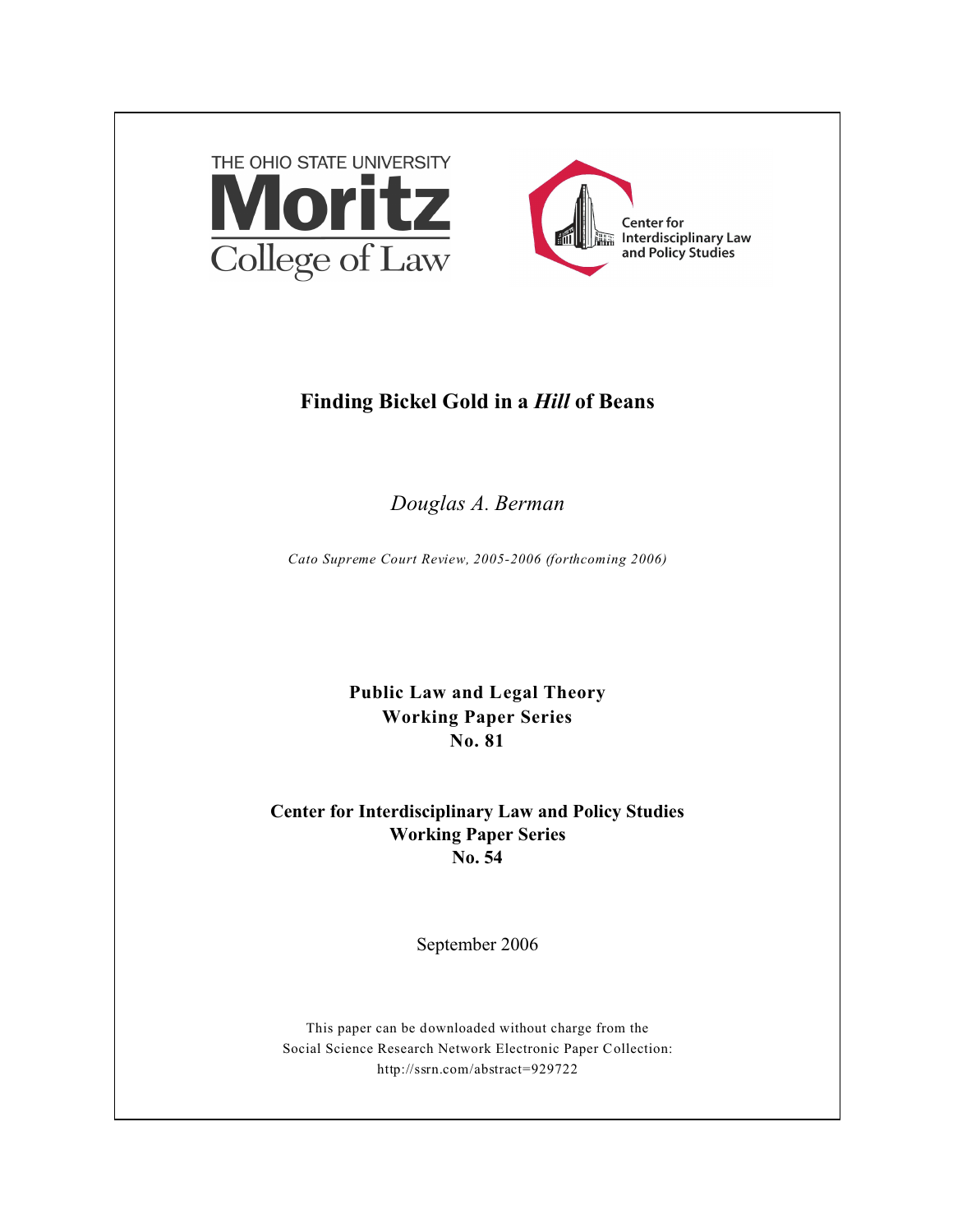## Finding Bickel Gold in a *Hill* of Beans *Douglas A. Berman\**

''First, do no harm,'' is a common aphorism for the medical profession. If the Supreme Court was judged by this principle, its work in *Hill v. McDonough*<sup>1</sup> might lead some to urge revoking the justices' licenses. The Court's decision to consider Clarence Hill's challenge to Florida's lethal injection protocol resulted in widespread legal confusion and the disruption of executions nationwide. The Court's subsequent ruling in *Hill* raised more legal questions than it answered and ensured that death row defendants would continue to disrupt scheduled executions by pursuing litigation over lethal injections protocols.

But, though harmful to the orderly administration of capital punishment, the Supreme Court's work in *Hill* has its virtues. The Court's consideration of Hill's claims has brought greater (and long needed) scrutiny to the particulars of lethal injection protocols. And the narrow ruling in *Hill* presents a valuable opportunity for other institutions to grapple more fully with the difficult issues raised by any method of state killing.

Consequently, *Hill* might be lauded for reflecting Professor Alexander Bickel's wise insight that the Supreme Court ought sometimes seek to avoid resolution of certain constitutional claims. Professor Bickel suggested that the Supreme Court should, in some settings, avoid definitive resolution of certain constitutional questions to allow other (more democratic) branches of government to take a second look at important issues.2 But, for the *Hill* decision to produce

\*William B. Saxbe Designated Professor of Law, Moritz College of Law at the Ohio State University.

<sup>1</sup> 126 S. Ct. 2096 (2006).

A : 92088\$CH11 09-06-06 08:36:55

09-06-06 08:36:55<br>Layout: 92088 : Start Odd Page 311

<sup>2</sup>See Alexander Bickel, The Least Dangerous Branch 111-98 (1962) (chapter discussing at length ''the passive virtues''); see also Guido Calabresi, A Common Law for the Age of Statutes 16–30 (1982) (discussing Bickel's visions of and suggestions for constitutional adjudication).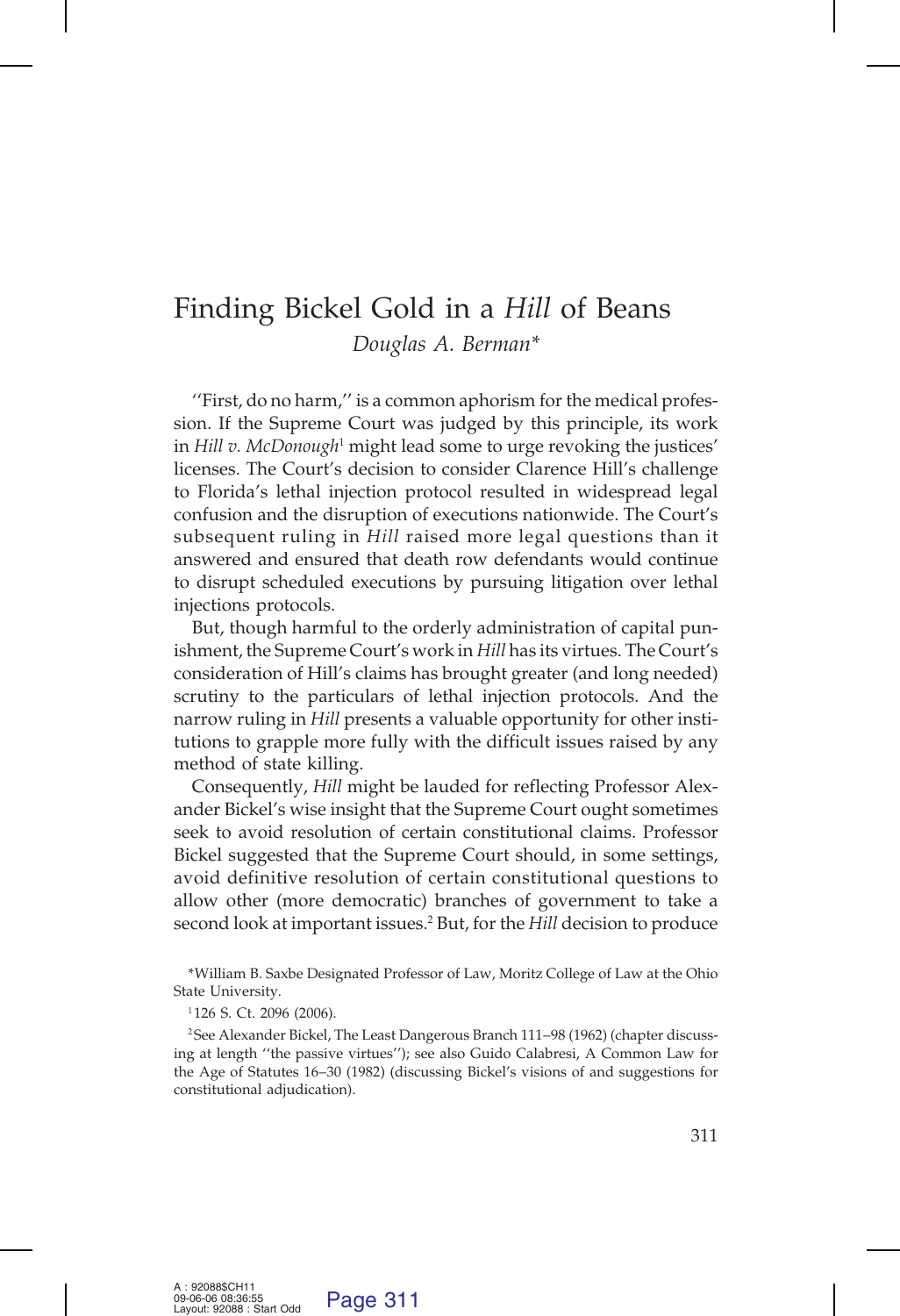a kind of Bickel gold, legislators and executive officials must take up the Supreme Court's invitation to start doing a better job regulating how the state kills.

#### **I. The Long and Winding Road up to** *Hill*

#### *A. The Not-So-Modern Development of a Modern Execution Method*

The historical evolution of execution methods in the United States is a fascinating story with many twists and turns.<sup>3</sup> But this dynamic story turned somewhat monotonous about twenty years ago: starting in the 1980s, nearly every capital jurisdiction began to move away from diverse execution techniques—ranging from hanging and firing squads to the electric chair and the gas chamber—and embraced lethal injection as a more "humane" method of execution.<sup>4</sup> Almost all of the more than 600 executions carried out over the last decade have been by lethal injection, and thirty-nine of the forty capital jurisdictions in the United States now rely on lethal injection as their primary or sole means of putting condemned defendants to death.<sup>5</sup>

The nearly uniform embrace of lethal injection might suggest that this method of execution has been developed and refined to ensure it is the soundest way to kill a condemned defendant. But, as colorfully detailed in a recent article in the *Austin American-Statesman*, the origins of lethal injection as an execution method is hardly inspiring:

[Oklahoma] State Rep. Bill Wiseman, a Republican from Tulsa, suggested that there had to be a better way to execute

3Professor Deborah Denno has done the most thoughtful and thorough recent writings about the evolution of execution methods. See, e.g., Deborah W. Denno, Lethally Humane? The Evolution of Execution Methods in the United States, in America's Experiment with Capital Punishment: Reflections on the Past, Present, and Future of the Ultimate Penal Sanction 693 (James R. Acker et al. eds., 2d ed. 2003); Deborah W. Denno, When Legislatures Delegate Death: The Troubling Paradox Behind State Uses of Electrocution and Lethal Injection and What It Says About Us, 63 Ohio St. L.J. 63, 124 (2002).

<sup>4</sup>See Human Rights Watch, So Long as They Die: Lethal Injections in the United States 9–20 (Apr. 2006).

5See Denno, When Legislatures Delegate Death,*supra* note 3, at 84–85 and Appendix 1; see also John Gibeaut, It's All in the Execution: Prosecutors Fear Limitless Civil Rights Complaints Over Lethal Injection Procedures, ABA Journal, Aug. 2006, at 17, 18 (noting that of the ''38 states with the death penalty, 37 use lethal injection, as do the federal government and the military''). Nebraska is the one state that still relies exclusively on the electric chair as its execution method.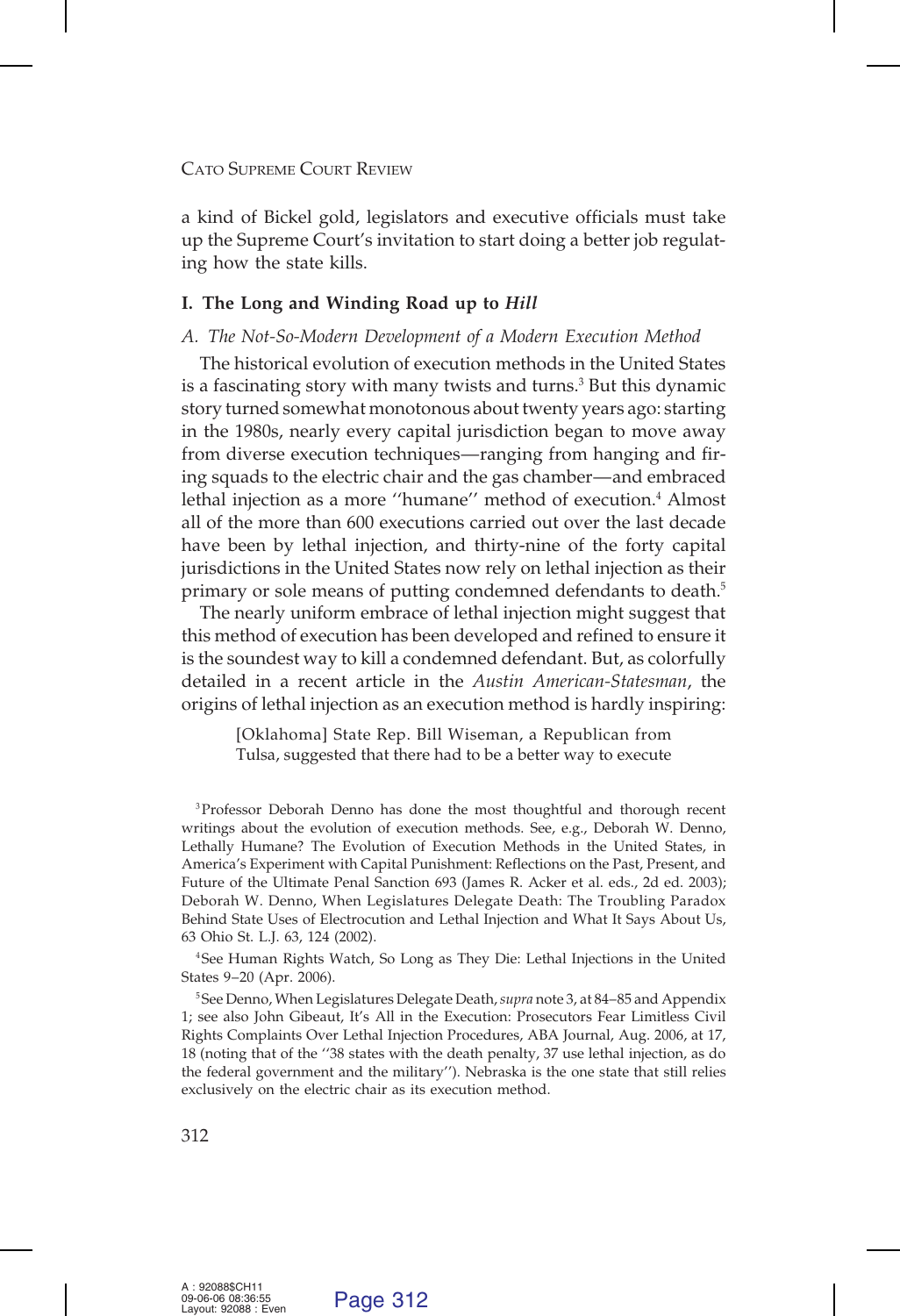criminals than electrocution, a process that had fallen out of public favor because it was increasingly viewed as brutal and violent. Wiseman consulted doctors, who refused to help, citing their oath to save lives, not take them. He got the same response from scientists and other medical professionals. ''I muttered to colleagues that it looked as if I would need to find a veterinarian to tell me how to 'put down' condemned prisoners,'' Wiseman recalled in a 2001 article in The Christian Century magazine.

Enter A. Jay Chapman, Oklahoma's state medical examiner, a doctor who had been responsible for pronouncing inmates dead after electrocutions in Colorado. Chapman had no pharmacological training, just an opinion and a willingness to help. During a meeting with Wiseman, he dictated what was to become the new national template: ''An intravenous saline drip shall be started in the prisoner's arm, into which shall be introduced a lethal injection consisting of an ultra-shortacting barbiturate in combination with a chemical paralytic agent.''. . . Chapman was quoted as saying in [a recent] report. ''I didn't do any research.... It's just common knowledge. Doctors know potassium chloride is lethal.''6

The widespread affinity for lethal injection appears even more troubling given how execution protocols have been adopted and implemented throughout the United States. A recent report from Human Rights Watch has this disturbing summary of the development and application of lethal injection procedures:

The three-drug sequence was developed in 1977 by an Oklahoma medical examiner who had no expertise in pharmacology or anesthesia and who did no research to develop any expertise. Oklahoma's three-drug protocol was copied by Texas, which in 1982 was the first state to execute a man by lethal injection. Texas's sequence was subsequently copied by almost all other states that allow lethal injection executions. Drawing on its own research and that of others, Human Rights Watch has found no evidence that any state seriously investigated whether other drugs or administration methods would be ''more humane'' than the protocol it adopted.

<sup>6</sup>See Mike Ward, Death Penalty's Drug Cocktail Rooted in Texas: Other States Adopted Method Chosen with Little Scientific Basis, Austin American-Statesman, May 28, 2006, available at www.statesman.com/news/content/news/stories/local/ 05/28execute.html.

A : 92088\$CH11 09-06-06 08:36:55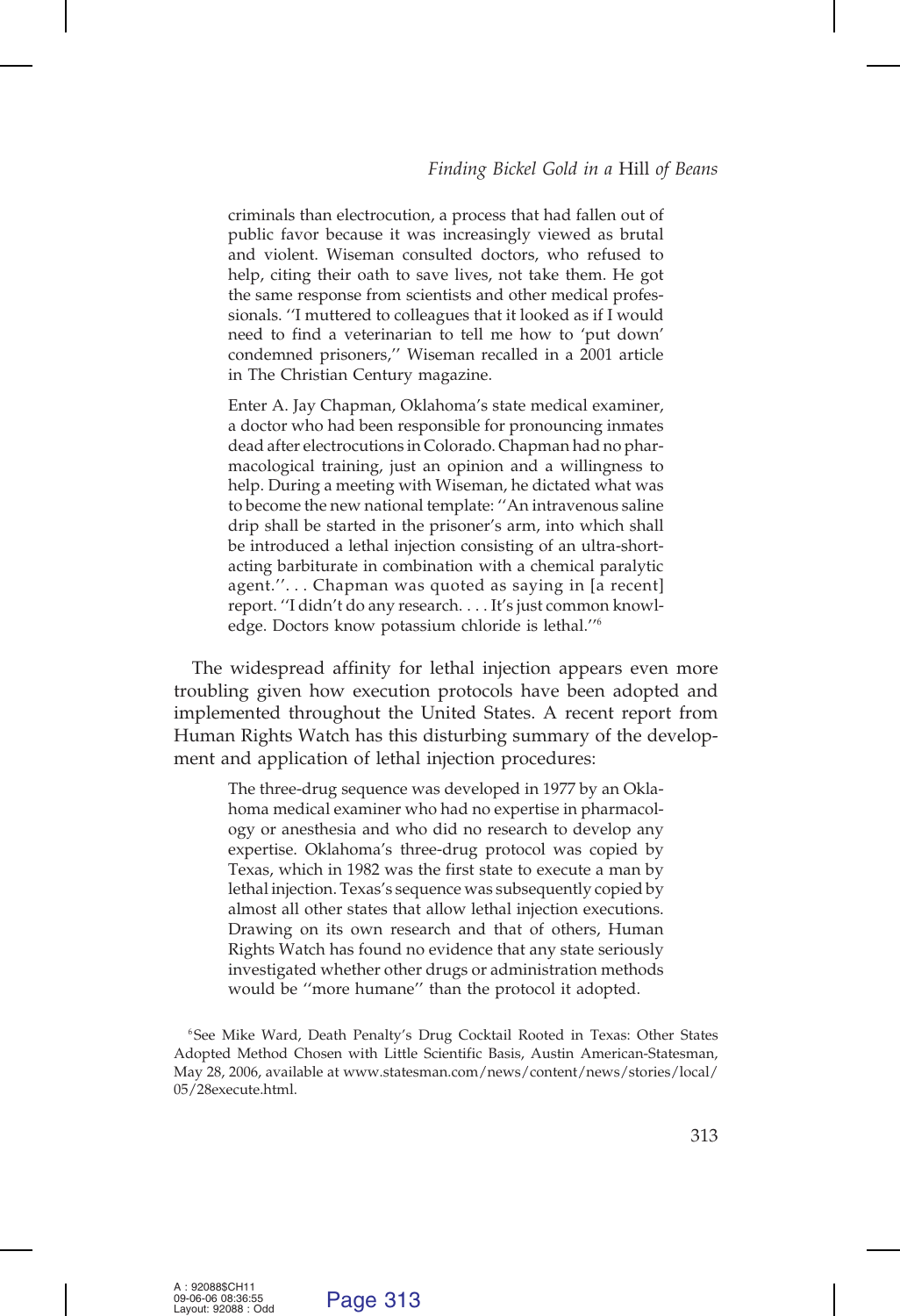Corrections agencies continue to display a remarkable lack of due diligence with regard to ascertaining the most ''humane'' way to kill their prisoners. Even when permitted by statute to consider other drug options, they have not revised their choice of lethal drugs, despite new developments in and knowledge about anesthesia and lethal chemical agents. They continue to use medically unsound procedures to administer the drugs. They have not adopted procedures to make sure the prisoner is in fact deeply unconscious from the anesthesia before the paralyzing second and painful third drugs are administered.7

Writing in a similar vein, Professor Deborah Denno has spotlighted problems with execution procedures attributable to ''vague lethal injection statutes, uninformed prison personnel, and skeletal or inaccurate lethal injection protocols. When some state protocols provide details, such as the amount and type of chemicals that executioners inject, they often reveal striking errors, omissions, and ignorance about the procedure.''8

## *B. New Scrutiny of Lethal Injection Protocols and a Surprising Grant*

As lethal injection became the prevailing method of execution, some commentators questioned the purported humaneness of the standard three-drug protocols, $9$  and some death row defendants raised a variety of (unsuccessful) legal challenges to these protocols in state and federal courts.10 But a 2005 article in the British medical journal *The Lancet* invigorated new public and constitutional scrutiny of lethal injection as a method of execution. *The Lancet* article, which reported the results of the postmortem analysis of executed prisoners, reached this conclusion:

7See Human Rights Watch, *supra* note 4, at 2.

8See Deborah Denno, Death Bed, 124 TriQuarterly J. 141, 144 (2006); see also Denno, When Legislatures Delegate Death,*supra* note 3, at 105–28 (arguing that lethal injection as a method of execution violates the Eighth Amendment's prohibition of cruel and unusual punishments).

9See Adam Liptak, Critics Say Execution Drug May Hide Suffering, N.Y. Times, Oct. 7, 2003, at A1; Amnesty International, Lethal Injection: The Medical Technology of Execution (Jan. 1998), at http://web.amnesty.org/library/Index/ENGAC T500011998?open&of-ENG-TWN#LAB (last checked August 15, 2006).

10See Denno, When Legislatures Delegate Death, *supra* note 3, at 100–05 (details some of the unsuccessful challenges to lethal injection protocols up through 2002).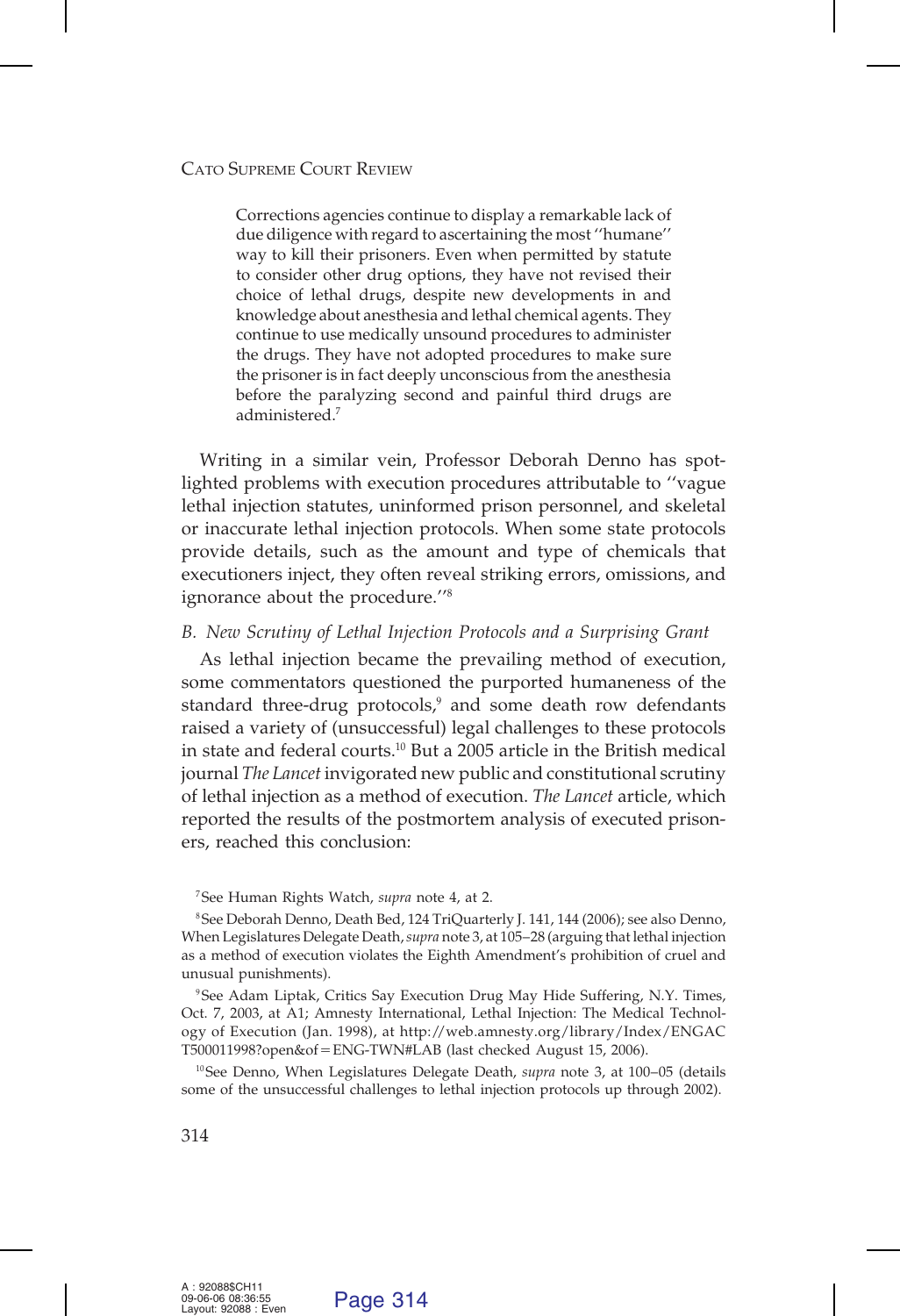Failures in protocol design, implementation, monitoring and review might have led to the unnecessary suffering of at least some of those executed. Because participation of doctors in protocol design or execution is ethically prohibited, adequate anesthesia cannot be certain. Therefore, to prevent unnecessary cruelty and suffering, cessation and public review of lethal injection is warranted.<sup>11</sup>

*The Lancet* article received considerable media attention and became the focal point for new court challenges by death row defendants. Defendants due to be executed by lethal injection asserted that *The Lancet* article provided new and compelling evidence that the standard three-drug lethal injection protocol violated the Eighth Amendment's prohibition of cruel and unusual punishment. Throughout 2005, however, lower state and federal courts continued to reject death row defendants' assertions of constitutional flaws in lethal injection protocols.12

As his execution date approached, Clarence Hill was just another death row prisoner having little success arguing that the standard lethal injection protocol was unconstitutional. Convicted and sentenced to die in the 1980s, Hill had challenged his death sentence on various grounds in state and federal court for over two decades. After a November 2005 death warrant finally scheduled his execution for January 24, 2006, Hill filed another state motion for postconviction relief that, inter alia, cited *The Lancet* article and demanded public records concerning Florida's lethal injection procedures. On January 17, 2006, a week before Hill's scheduled execution date, Hill's state lawsuit was resolved when the Florida Supreme Court ruled that *The Lancet* study was insufficient to justify reconsidering its prior decision that Florida's lethal injection protocol was constitutionally sound.<sup>13</sup>

<sup>11</sup>G. K. Leonidas, et al., Inadequate Anesthesia in Lethal Injection for Execution, The Lancet, Vol. 365 (9468), April 16, 2005, at 1412.

12See, e.g., Bieghler v. State, 839 N.E.2d 691 (Ind. 2005); Abdur'Rahman v. Bredesen, 181 S.W.3d 292 (Tenn. 2005); Baze v. Rees, No. 04-CI-01094 (Ky. Cir. Ct. July 8, 2005); Brown v. Crawford, 408 F.3d 1027 (8th Cir. 2005).

13Hill v. Florida, 921 So. 2d 579 (Fla. 2006) (relying heavily upon *Sims v. State,* 754 So. 2d 657 (Fla. 2000)). Notably, Justice Anstead authored a partial dissent in *Hill v. Florida* explaining why he believed *The Lancet* article justified providing Hill with an evidentiary hearing in the trial court to explore more fully the soundness of Florida's lethal injection procedures. *Id.* at 586–87 (Anstead, J., concurring in part and dissenting in part).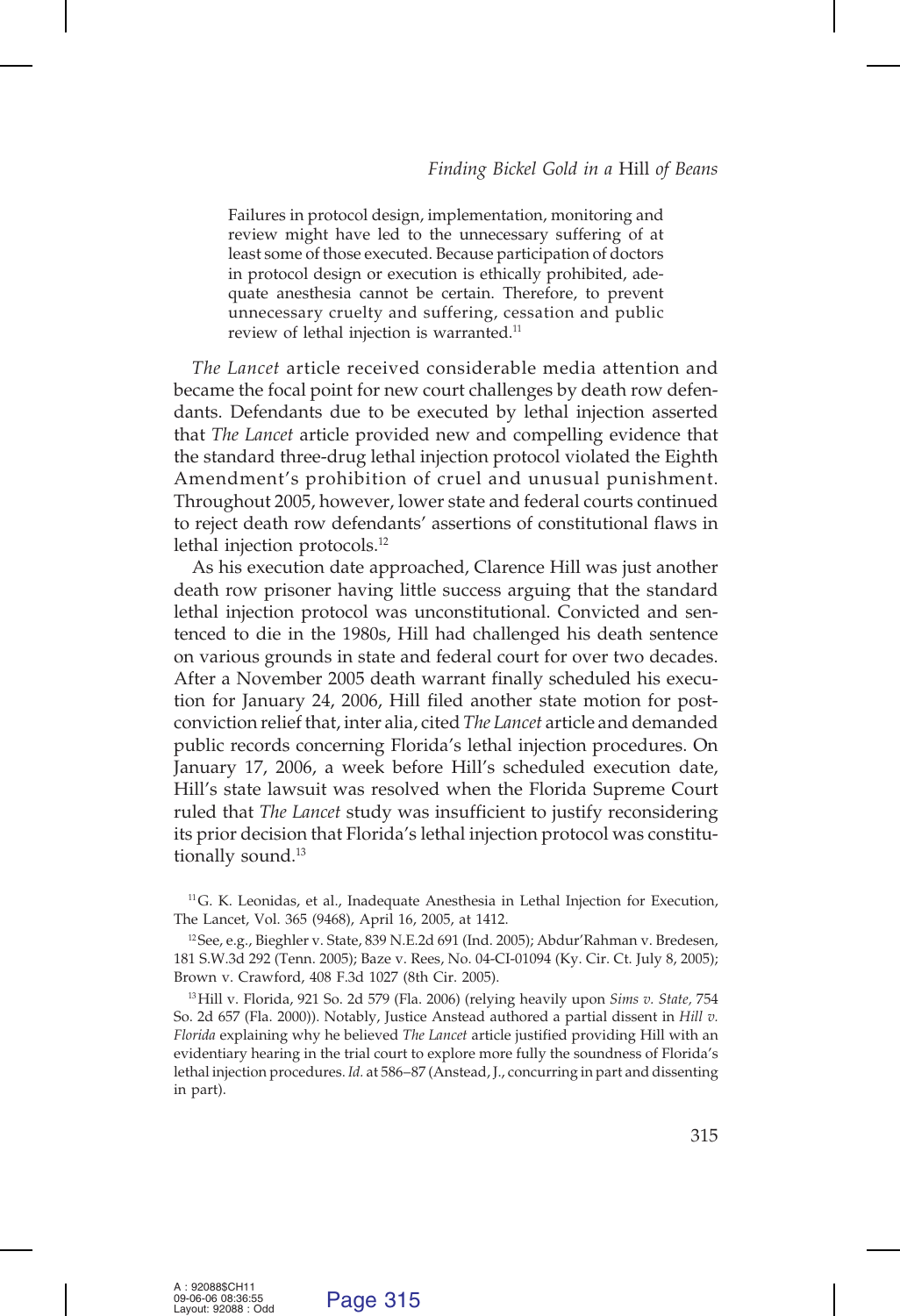After his lack of success in the state courts, and with his scheduled execution date only days away, Hill brought his claims to federal court by filing a civil rights action under 42 U.S.C. § 1983. The district court concluded that Hill's action was procedurally barred as a successive habeas petition, and the Eleventh Circuit affirmed that ruling in a decision rendered only hours before Hill was scheduled to be executed.14 Significantly, both the district court and the Eleventh Circuit rejected Hill's attempt to bring his claim as a section 1983 action by relying heavily on a 2004 ruling by the Eleventh Circuit.<sup>15</sup> even though the Supreme Court had subsequently ruled in *Nelson v. Campbell*<sup>16</sup> that section 1983 actions could be used for challenging some aspects of lethal injection protocols.

Because Hill's arguments in lower courts had failed, and because the Supreme Court in the past had regularly denied review in cases challenging lethal injection protocols, Florida officials began the state's execution process soon after the Eleventh Circuit rejected Hill's appeal. At roughly 6 p.m. on January 24, 2006, Hill was strapped to a gurney and IV lines were run into his arms as the execution team awaited the expected denial of Hill's appeal to the Supreme Court. Hill was required to lay on the gurney for an hour anticipating his execution while everyone wondered why final word was slow to come from the Supreme Court.<sup>17</sup>

Finally, Justice Anthony Kennedy, acting on behalf of the Court, issued a stay to allow the Supreme Court more time to consider Hill's claims. Initial word about Hill's case hinted that the Court might be interested in the merits of his Eighth Amendment challenge to Florida's lethal injection protocol. But it subsequently became clear that the Court granted certiorari only to address the procedural question of whether Hill should have been permitted to pursue a section 1983 claim to challenge Florida's execution methods even after he had exhausted his habeas rights.18

14See Hill v. Crosby, 437 F.3d 1084 (11th Cir. 2006).

15See *id.* at 1084–85 (discussing reliance on *Robinson v. Crosby,* 358 F.3d 1281 (11th Cir. 2004)).

<sup>16</sup> 541 U.S. 637 (2004).

<sup>17</sup>See Tamara Lytle & John Kennedy, Top Court Halts Killer's Execution, Orlando Sentinel, Jan. 26, 2006, at A1.

<sup>18</sup> See Lyle Denniston, Court to Hear Florida Death Penalty Case, SCOTUSblog (Jan. 25, 2006), at http://www.scotusblog.com/movabletype/archives/2006/01/court to hear\_f.html.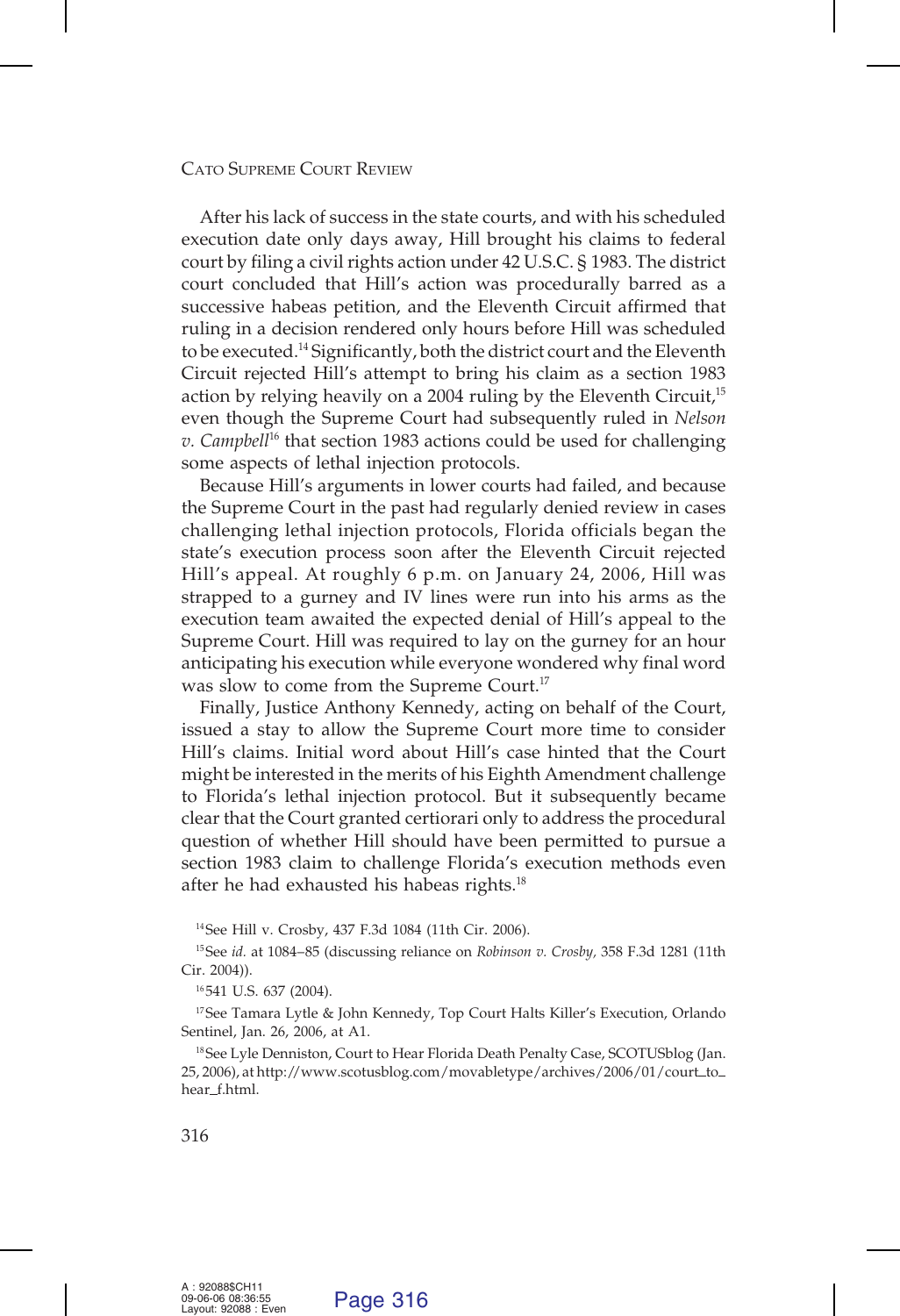#### *C. Questions and Confusion Following the Grant in* Hill

It was hard to understand why the Supreme Court granted certiorari and full argument in the *Hill* case on only the narrow question of whether a section 1983 action could be used to challenge the constitutionality of a method of execution. The Court's unanimous 2004 ruling in *Nelson v. Campbell*<sup>19</sup> seemed to clarify that a challenge to the constitutionality of an execution method could be brought as a section 1983 action. Of course, lower federal courts had rebuffed Hill's efforts to challenge Florida's execution protocol via a section 1983 action, but the Eleventh Circuit's ruling did not mention *Nelson* and relied heavily on a pre-*Nelson* circuit precedent. The Supreme Court certainly had reason to be troubled by the Eleventh Circuit's failure to address *Nelson*, but some form of summary reversal and remand, citing *Nelson*, would have been sufficient to ensure Hill's claim was considered on the merits below.

By choosing to grant certiorari and schedule argument in *Hill*, the Supreme Court created extraordinary uncertainty about the constitutionality of a standard execution method used by nearly every capital jurisdiction in the country. The unique attention given to Hill's seemingly routine case suggested that the justices, perhaps troubled by the article in *The Lancet* and accounts of botched executions, had concluded that standard lethal injection protocols were constitutionally problematic. After all, if Hill's substantive constitutional claim was sure to be unavailing on the merits—as lower courts nationwide had repeatedly concluded—why would the Supreme Court be unduly concerned that Hill's claim was rejected in the proper procedural posture? It was hard to understand why the Supreme Court, with its limited time and docket, would care about the procedural issues in *Hill* unless some justices saw merit in his substantive constitutional attack on Florida's lethal injection protocol.

Though the Supreme Court's approach to *Hill* may have been puzzling, the consequences of the certiorari grant quickly became clear. First, the Supreme Court's grant in *Hill*, together with a related stay entered in another Florida capital case, produced a de facto moratorium on executions in Florida: Governor Jeb Bush announced

Page 317

<sup>19</sup> 541 U.S. 637 (2004).

A : 92088\$CH11 09-06-06 08:36:55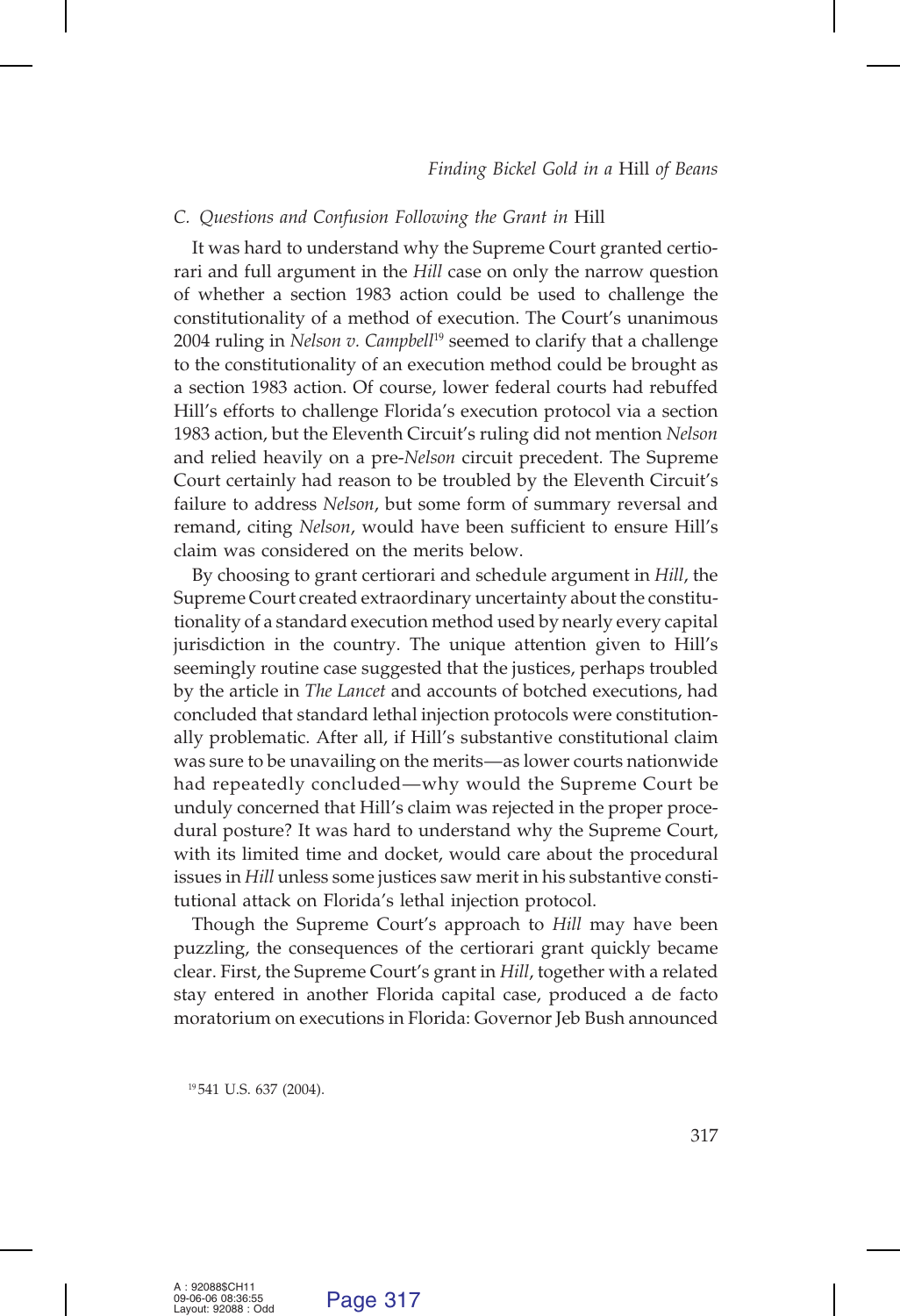that the Court's actions would keep him from signing any more death warrants until these lethal injection challenges were resolved.<sup>20</sup>

Second, the Court's work in *Hill* had a profound nationwide ripple effect on lethal injection litigation and on state efforts to carry out scheduled executions. Richard Dieter, the executive director of the Death Penalty Information Center, observed after the Supreme Court granted certiorari in *Hill* that any lawyer representing a defendant on death row should be ''filing something just like Clarence Hill as we speak.''21 And many lower courts around the nation responded quickly and dynamically to new filings from death row prisoners facing execution.22 In February, the Eighth Circuit stayed a scheduled Missouri execution to allow more time for a lethal injection challenge.23 In California, a federal district judge ordered revisions to the state's lethal injection process, and an execution had to be postponed indefinitely because California could not find doctors willing to assist with the execution.24 In Ohio and Delaware, federal district

<sup>20</sup>See Alex Leary & Chris Tisch, Bush: Death Warrants on Hold, St. Petersburg Times, Feb. 2, 2006, at 5B.

21See Phil Long & Lesley Clark, Supreme Court Halts Execution, Agrees to Examine Civil Rights Claim, Knight Ridder Newspapers, Jan. 25, 2006, available at www. fadp.org/news/ts-20060125 (last checked August 15, 2006).

22A complete account of all the lethal injection litigation that followed the *Hill* grant could fill many volumes. The Death Penalty Information Center has chronicled most of the major highlights on a special section of its website. See Death Penalty Information Center, Special Webpage on Lethal Injections, at http://www.deathpenaltyinfo.org/ article.php?did-1686&scid-64 (last visited Aug. 14, 2006) [hereinafter DPIC Lethal Injections Page]. In addition, the Death Penalty Clinic at the University of California Boalt Hall School of Law has maintained a web page entitled ''Resources Regarding Challenges to Lethal Injection'' at https://www.law.berkeley.edu/clinics/dpclinic/ resources.html, which includes a state-by-state collection of materials relating to recent lethal injection litigation.

<sup>23</sup>See Taylor v. Crawford,  $445$  F.3d 1095, 1097–98 (8th Cir. 2006). The Missouri litigation has continued through and after the Supreme Court decided *Hill*, and the District Court for the Western District of Missouri recently ordered a halt to all executions in the state until the state significantly modified its execution procedures. See Mike Nixon, Execution Ruling Sets up Change in Missouri's Future, Daily Record (Kansas City, Mo.), July 11, 2006, available at http://findarticles.com/p/articles/ mi\_qn4181/is\_20060711/ai\_n16527562.

 $24$ Litigation over exactly how California needs to change its execution protocol is still on-going. See Order Reflecting Stipulation of Parties to Continue Hearing to September, in Morales v. Woodard, No. 5:06-cv-00219-JF (N.D. Cal. Apr. 27, 2006), available at https://www.law.berkeley.edu/clinics/dpclinic/Lethal%20Injection% 20Documents/California/Morales/Morales%20Dist%20Ct/Order%20to%20Continue. pdf (last checked August 15, 2006).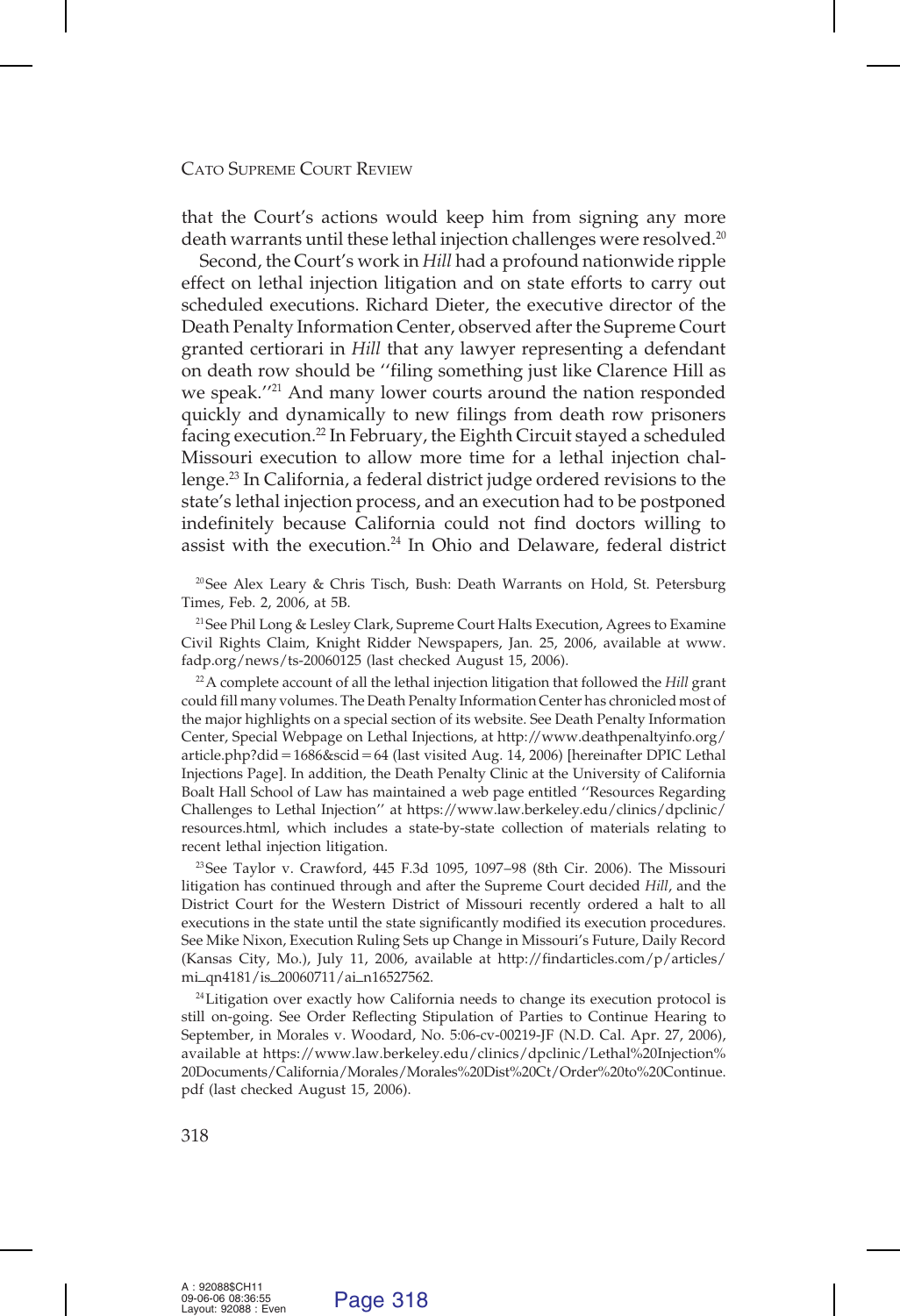judges stayed executions scheduled for April and May based on challenges to the lethal injection process in these states. $25$  Federal execution plans were also disrupted by the *Hill* litigation: a federal district judge barred the Federal Bureau of Prisons from executing three defendants scheduled to be executed in May as a result of their challenges to the federal system's lethal injection process.<sup>26</sup>

But while court actions delayed or fully blocked scheduled executions in many jurisdictions, other states moved forward with lethal injections while *Hill* was pending before the Supreme Court. In North Carolina, a federal judge ordered monitoring of the state's lethal injection process by medically trained personnel, and the state completed a scheduled execution in April after arranging for a doctor to monitor a machine indicating the defendant's degree of consciousness during the lethal injection process.<sup>27</sup> Similarly, legal challenges brought by many defendants did not block executions in the three states that have historically made the greatest use of the death penalty. Texas, Oklahoma, and Virginia collectively carried out more than a dozen executions using standard lethal injection protocols while *Hill* was pending before the Supreme Court.<sup>28</sup> Many defendants executed while *Hill* was pending appealed their cases to the Supreme Court, but the justices repeatedly refused to intervene without giving any explanation for granting or upholding stays in some cases and denying stays in others.

Judge Boyce Martin, commenting in one of many cases subject to last-minute litigation over lethal injection protocols while the *Hill* case was pending,<sup>29</sup> summarized the legal mess that *Hill* helped create:

25See DPIC Lethal Injections Page, *supra* note 22.

<sup>26</sup> *Id.*

 $^{27}$ See Brown v. Beck, No. 5:06-CT-3018-H (E.D.N.C. Apr. 17, 2006); see also Patrick O'Neill, Execution As Science Experiment, The Independent (Raleigh, NC), Apr. 26, 2006, at www.indyweek.com/gyrobase/Archive?author=oid%3A13853 (last checked August 15, 2006).

<sup>28</sup> See DPIC Lethal Injections Page, *supra* note 22. Notably, in mid-May, the Texas Court of Criminal Appeals stayed one execution because of the defendant's challenge to the lethal injection process, but that stay was lifted only two days later. See Pamela A. MacLean, Lethal Injection Stays Inconsistent in U.S., The Legal Intelligencer, May 23, 2006, at 4.

29Alley v. Little, No. 3:06-0340, 2006 WL 1454740 (M.D. Tenn. May 11, 2006), vacated, 2006 WL 1313365 (6th Cir. May 12, 2006), reh'g en banc denied, 447 F.3d 976 (6th Cir. 2006).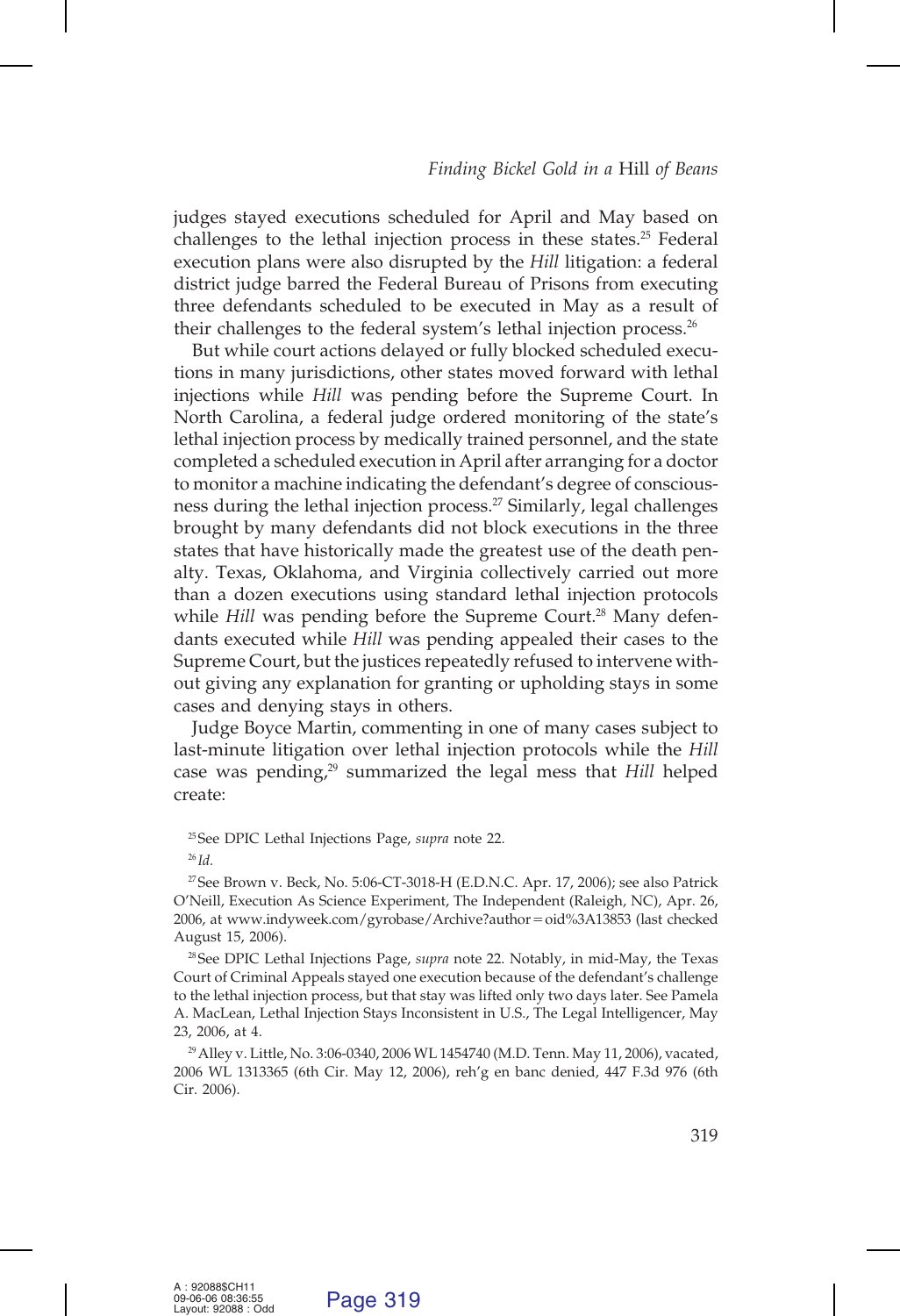[T]he dysfunctional patchwork of stays and executions going on in this country further undermines the various states' effectiveness and ability to properly carry out death sentences. We are currently operating under a system wherein condemned inmates are bringing nearly identical challenges to the lethal injection procedure. In some instances stays are granted, while in others they are not and the defendants are executed, with no principled distinction to justify such a result. This adds another arbitrary factor into the equation of death and thus far, there has been no logic behind the Supreme Court's decision as to who lives and who dies....

No doubt the march toward death is powerful. Currently, however, the march is anything but orderly. The current administration of the death penalty in light of the pending decision of *Hill* is more like a march in dozens of different directions. . . . The arbitrariness of death penalty administration is not ameliorated by the fact that *Hill* involves . . . ''a procedural matter.'' Rather, administration of the death penalty can only be made more arbitrary by the possibility that after *Hill*, some current death row inmates may be able to show in court that the practice of lethal injection violates the Eighth Amendment's prohibition of cruel and unusual punishment, while other currently similarly situated inmates will have already been put to death through a method deemed to violate the Constitution....30

#### **II. A Ruling Not Worth a** *Hill* **of Beans?**

#### *A. A Dynamic Oral Argument Followed by a Bland Ruling*

The Supreme Court heard full argument in *Hill* in late April. The questions at oral argument suggested the justices were interested in exploring the basic soundness of standard lethal injection protocols. Questioning of counsel was not confined to the narrow procedural issue raised in the case; the justices asked broad questions about the Eighth Amendment and different execution methods.<sup>31</sup> For example, Justice Scalia asked Hill's counsel whether the Eighth Amendment

<sup>30</sup>Alley v. Little, 447 F.3d 976, 977–78 (6th Cir. 2006) (Martin, J., dissenting from the denial of rehearing en banc).

<sup>31</sup>See generally Transcript of Oral Argument, Hill v. McDonough, 126 S. Ct. 2096 (2006) (No. 05-8794), (Apr. 26, 2006), available at http://www.supremecourtus.gov/ oral\_arguments/argument\_transcripts/05-8794.pdf.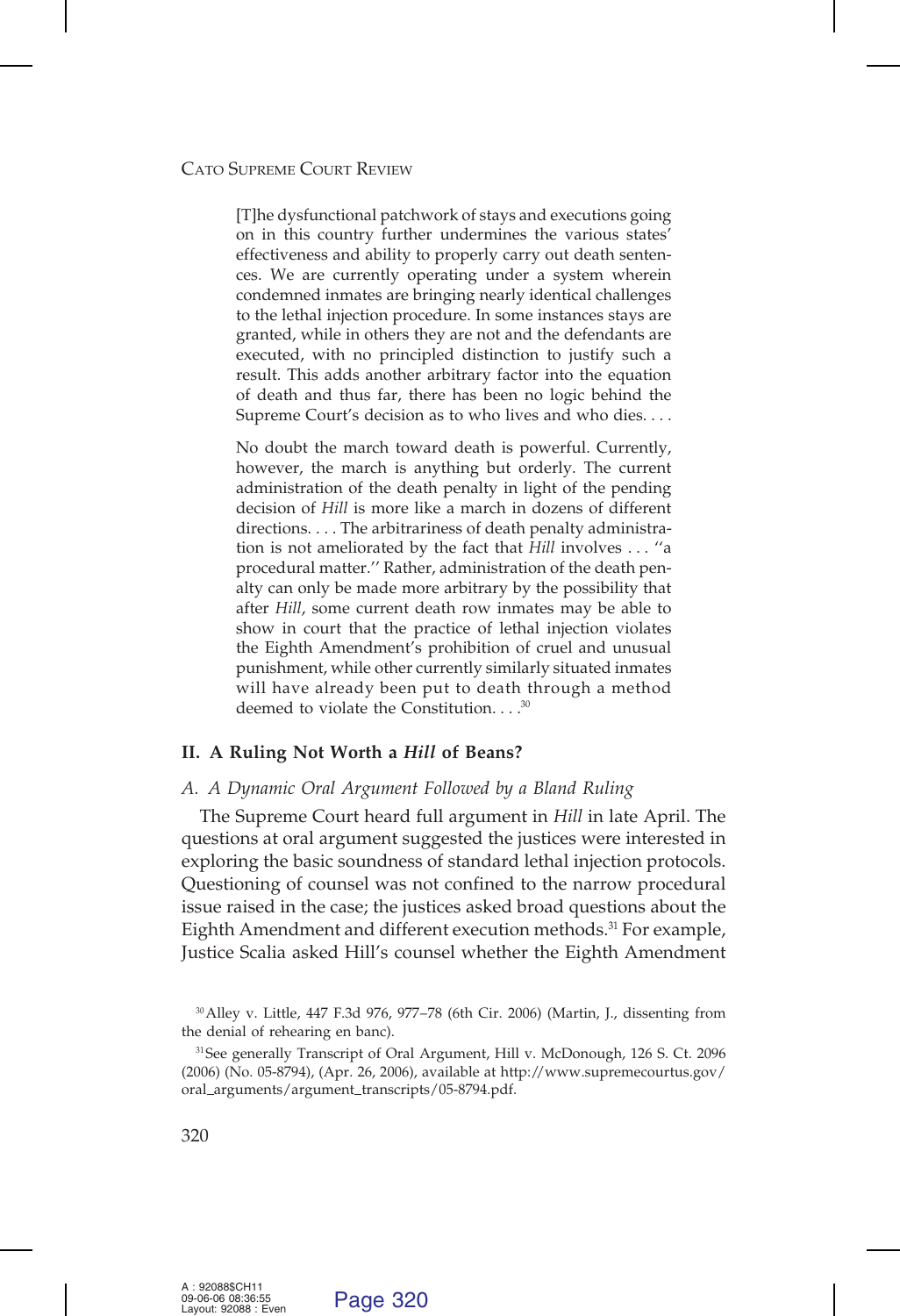requires a painless execution,<sup>32</sup> and Justice Stevens asked the state's counsel why Florida's legislature regulated how pets are euthanized but did not regulate lethal injection protocols.<sup>33</sup> In a summary of the *Hill* argument, reporter Linda Greenhouse made this astute observation:

Although the question before the court was the procedural one of how a challenge to lethal injection can be raised by a death row inmate who has exhausted the normal course of appeals, the intense argument showed that it was not easy to separate procedure from substance, at least with phrases like "excruciating pain" hanging in the courtroom air. $34$ 

In short, oral argument raised the prospect that fundamental issues surrounding the constitutionality of standard lethal injections protocols might be addressed in *Hill*. But the Court's oral argument bark proved more compelling than its ruling's bite.

On June 12, 2006, the Supreme Court overruled the Eleventh Circuit Court of Appeals and allowed Hill to proceed with his civil rights challenge to Florida's lethal injection process.<sup>35</sup> Despite the ''intense'' oral argument covering lots of ground, Justice Kennedy's opinion for the unanimous Court disposed of the case as a straightforward application of prior precedent. The Court's milquetoast opinion starts by stating that ''Hill's suit . . . is comparable in its essentials to the action the Court allowed to proceed under § 1983 in *Nelson*.''36 Then, after a laborious review of the procedural history in *Hill* and the Court's prior work in *Nelson*, the opinion simply reiterates that challenges to execution protocols can be brought as section 1983 actions: ''In the case before us we conclude that Hill's § 1983 action is controlled by the holding in *Nelson*. Here, as in *Nelson*, Hill's action if successful would not necessarily prevent the State from executing him by lethal injection."<sup>37</sup>

<sup>32</sup> *Id.* at 13.

35Hill v. McDonough, 126 S. Ct. 2096 (2006).

<sup>36</sup> *Id.* at 2100.

<sup>37</sup> *Id.* at 2102.

A : 92088\$CH11 09-06-06 08:36:55

<sup>33</sup> *Id.* at 36–37.

<sup>34</sup>See Linda Greenhouse, Supreme Court Hears Case Involving Lethal Injection, N.Y. Times, Apr. 27, 2006, at A18.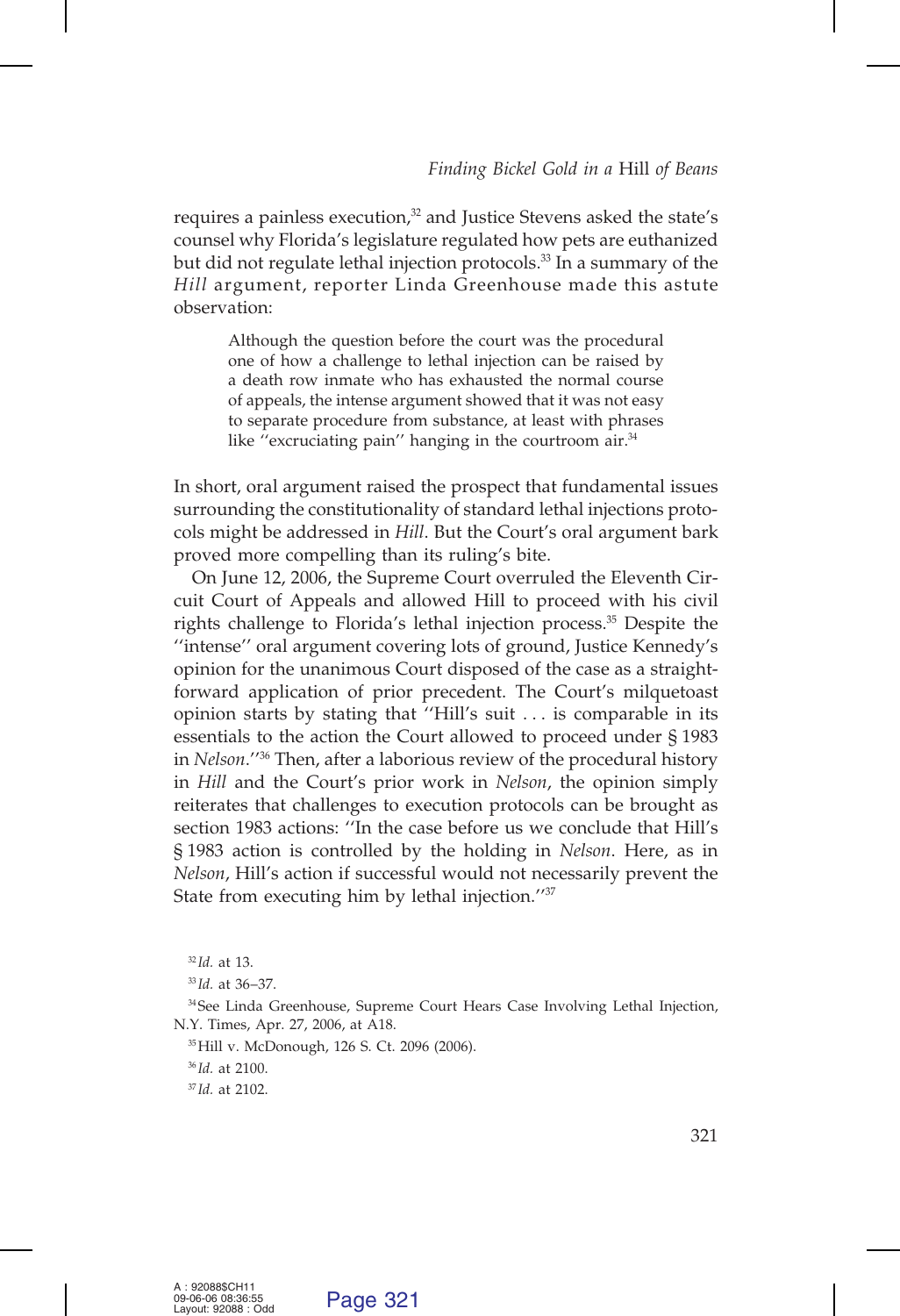After narrowly resolving the merits, the Court briefly addresses prosecutors' concern that lethal injection litigation brought through section 1983 actions could be used as a tactic to delay executions. Here is part of the Court's response to the practical problems raised by its ruling in *Hill*:

Filing an action that can proceed under § 1983 does not entitle the complainant to an order staying an execution as a matter of course. Both the State and the victims of crime have an important interest in the timely enforcement of a sentence. Our conclusions today do not diminish that interest, nor do they deprive federal courts of the means to protect it.

We state again, as we did in *Nelson*, that a stay of execution is an equitable remedy. It is not available as a matter of right, and equity must be sensitive to the State's strong interest in enforcing its criminal judgments without undue interference from the federal courts....

After *Nelson* a number of federal courts have invoked their equitable powers to dismiss suits they saw as speculative or filed too late in the day. Although the particular determinations made in those cases are not before us, we recognize that the problem they address is significant. Repetitive or piecemeal litigation presumably would raise similar concerns. The federal courts can and should protect States from dilatory or speculative suits, but it is not necessary to reject *Nelson* to do so.

The equities and the merits of Hill's underlying action are also not before us. We reverse the judgment of the Court of Appeals and remand the case for further proceedings consistent with this opinion.<sup>38</sup>

#### *B. Questions and Continued Litigation*

With due respect to the Supreme Court, its work in *Hill* is more likely to infuriate capital litigators than to illuminate future lethal injection litigation. *Hill* authorized any and every death row prisoner to challenge applicable execution protocols in federal court through section 1983 actions. But *Hill* provided no guidance whatsoever regarding how the merits of these actions should be examined. In

<sup>38</sup> *Id.* at 2104 (citations and quotations omitted).

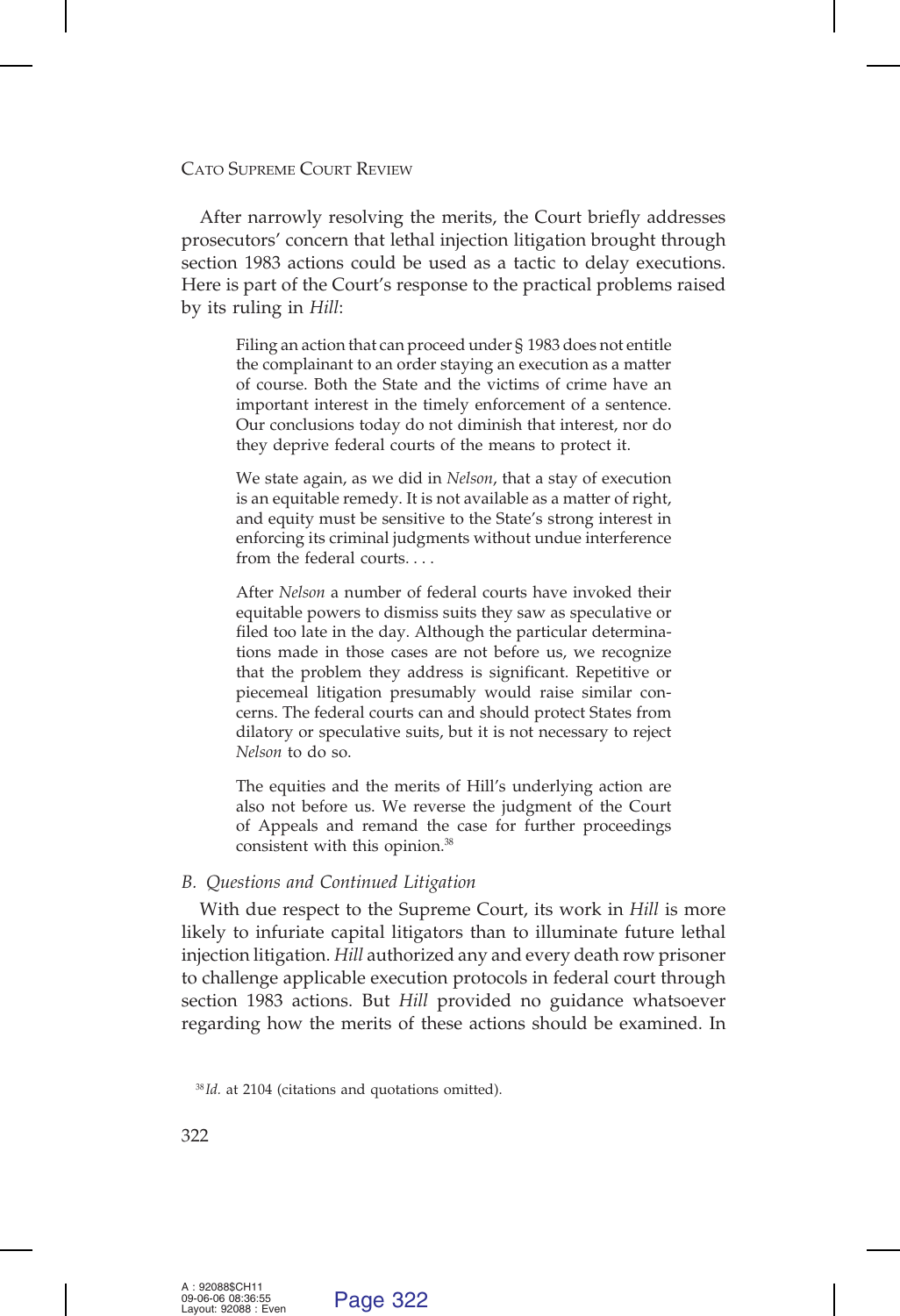addition, the Court did not address the potentially complicated interplay of lethal injection challenges brought as section 1983 actions and those brought in state court or in federal habeas actions. As one report on *Hill* observed:

The justices granted perhaps thousands of death row inmates a significant new avenue for collateral appeal considerably less restrictive than the usual petition for a writ of habeas corpus. . . . But the justices also left the lower courts with precious little guidance on how to determine which section 1983 cases to hear and which ones to send packing. . . . By extending the possibility of a civil rights suit to routine procedures, such as the one at issue in *Hill*, the court in effect invited nearly all the nation's 3,370 death row inmates to vie for another day in court.39

Though *Hill* briefly spoke to some practical concerns surrounding last-minute lethal injection claims, the Court's magniloquent discussion is somewhat maddening given the Court's own work in *Hill*. If, as the *Hill* Court says, ''[b]oth the State and the victims of crime have an important interest in the timely enforcement of a sentence,'' why did the Supreme Court take nearly five months to issue an opinion that does little more than reaffirm a recent precedent? And if ''[r]epetitive or piecemeal litigation'' impacts this ''important interest,'' shouldn't the Supreme Court have just taken up the ''equities and the merits of Hill's underlying action''?

In short, *Hill* presents itself as a cautious opinion, but the Supreme Court's approach to *Hill* and other lethal injection litigation has displayed a kind of recklessness concerning how lower courts would have to decipher and respond to the Court's opaque work. By taking up *Hill*, the Court ensured that constitutional uncertainty would envelop standard lethal injection protocols; by delivering a narrow opinion, the Court provided little help for lower courts caught up in tumultuous litigation over these protocols. There are many confounding substantive and procedural issues on the other side of *Hill*; lower courts must sort through these critical issues:

(1) What are the appropriate standards for examining and adjudicating an Eighth Amendment claim lodged against a particular execution method?

<sup>39</sup> John Gibeaut, More Inmates Likely to Contest Lethal Injection, ABA Journal E-Report, June 16, 2006, at http://www.abanet.org/journal/ereport/jn16inject.html.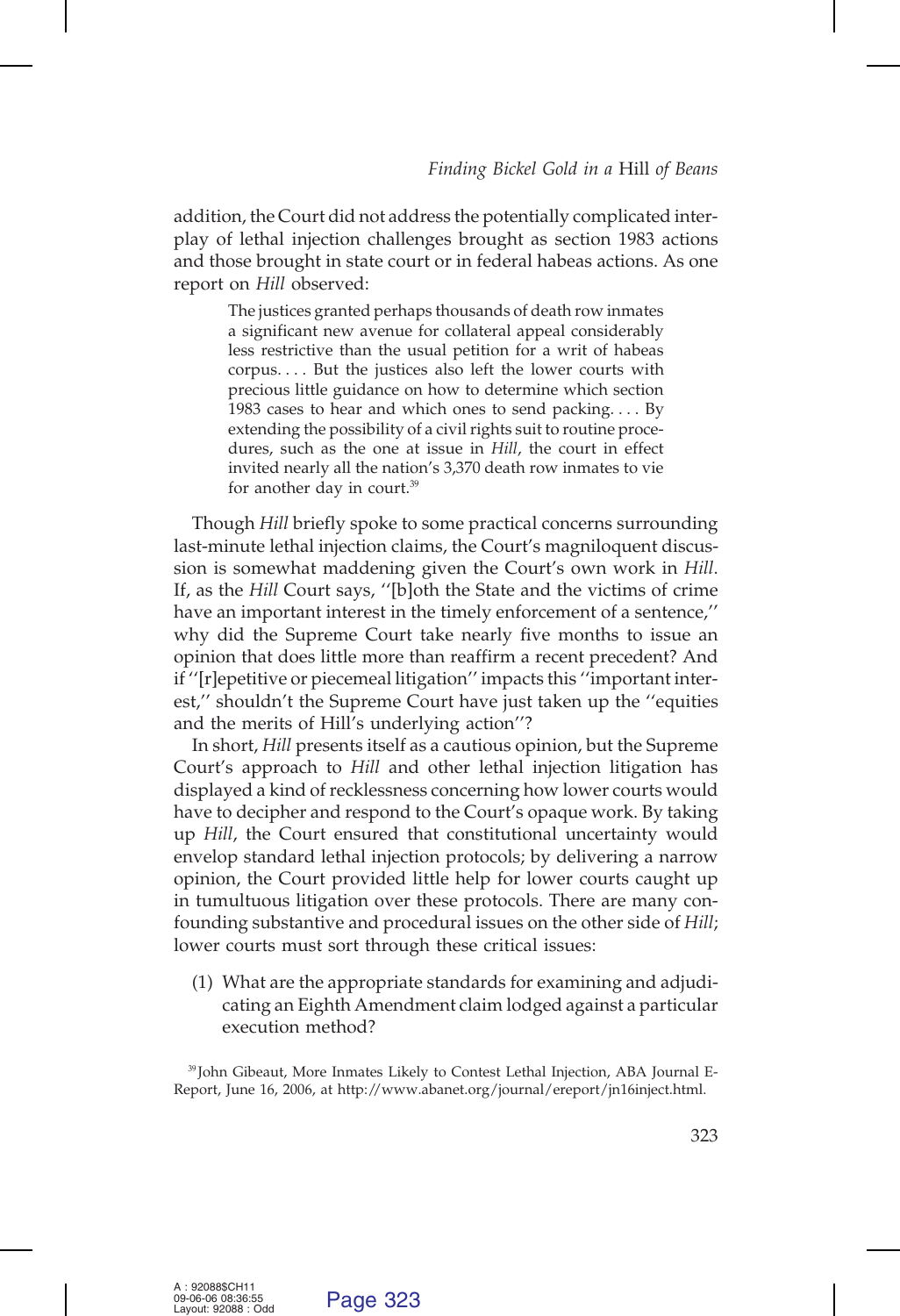- (2) How should a section 1983 action challenging an execution method take account of prior challenges brought in state court or in a federal habeas action?
- (3) Should a federal habeas court decline to consider challenges to standard execution methods now that such claims can be regularly brought as section 1983 actions?
- (4) Is *The Lancet* article, which only suggests a *risk* of a painful death, sufficient evidence to make out an Eighth Amendment claim against standard lethal injection protocols?
- (5) What obligations might a state have under the Eighth Amendment to improve its execution method or to investigate and utilize more humane methods of execution?
- (6) When exactly can and should a death row defendant bring a section 1983 action against a lethal injection protocol, and what particular considerations should influence whether a stay is justified?

In light of these and other questions raised, but not resolved, by the Court's work in *Hill*, it is not surprising that litigation over lethal injection protocols has continued. And, as was true during *Hill*'s pendency, the results of this litigation vary state by state, case by case. A few weeks after *Hill* was decided, a federal judge in Arkansas granted a stay of execution and a preliminary injunction to allow further investigation into the constitutionality of the state's execution protocol.40 But only days earlier, Oklahoma's highest criminal court unanimously declared that state's standard lethal injection protocol to be constitutionally sound.41 Tellingly, *Hill* did not significantly impact these lethal injection cases, and *Hill* did not promote greater

<sup>40</sup>See DPIC Lethal Injections Page, *supra* note 22.

<sup>41</sup>Malicoat v. Oklahoma, 137 P.3d 1234 (Okla. 2006). In the final paragraph of a separate opinion, Judge Lumpkin in *Malicoat* expressed what might be a common sentiment concerning lethal injection challenges by death row defendants: ''I find Appellant's request to be spared the imposition of his legally imposed punishment because it might cause him to suffer or experience pain unpersuasive (and rather ironic) as his murderous acts have been the cause of the ultimate pain and suffering for the victim and her family.'' *Id.* at 1239–40 (Lumpkin, J., concurring in part and dissenting in part).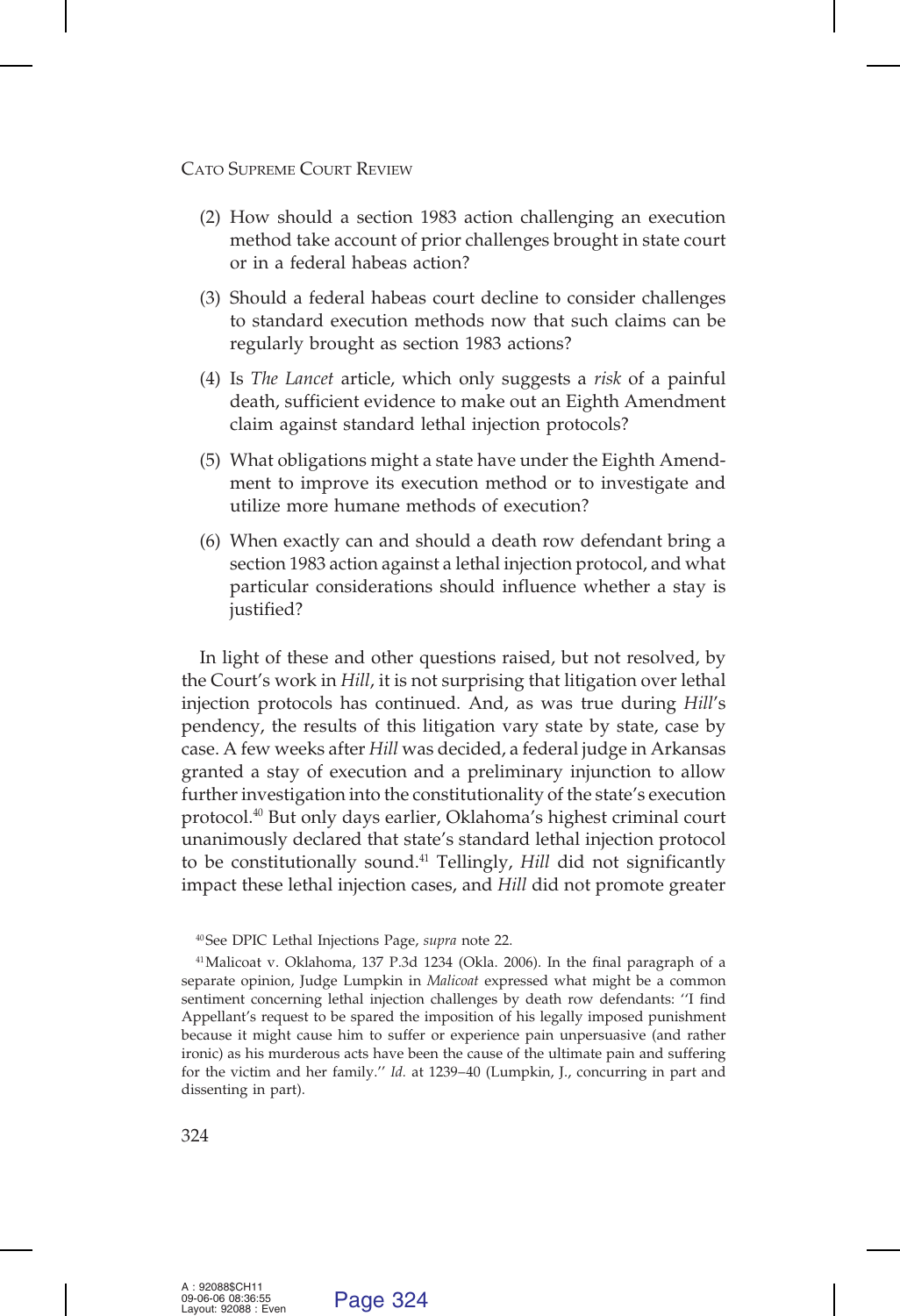order or consensus concerning how lethal injection claims were being brought and resolved nationwide.<sup>42</sup>

## **III. Finding Bickel Gold in a** *Hill* **of Beans?**

As lethal injection litigation continues to roil state execution efforts and embroil federal courts, it is easy to be critical and cynical about the Court's work in *Hill*. The justices clearly recognized the broader issues at stake in *Hill*, but the Court's ruling revealed an eagerness to dodge the toughest questions raised by constitutional challenges to standard lethal injection protocols.<sup>43</sup> After *Hill*, lethal injection litigation remains chaotic, confused, and convoluted, and the Supreme Court arguably did more harm than good in *Hill*. Proponents of capital punishment have to be troubled that *Hill* initially inspired, and then did not help resolve, litigation-driven de facto moratoriums on executions now in place in numerous states. Opponents of capital punishment have to be troubled that *Hill* did not require Texas and some other active death penalty states to review their lethal injection protocols as they move forward with executions. Moreover, anyone genuinely interested in federalism, or sentencing consistency, or orderly government has to find the frantic, patchwork litigation still taking place nationwide after *Hill*—which necessarily involves the stressful and inefficient expenditure of the time and energies of lower courts and lots of lawyers—unseemly and counterproductive to the sound operation of criminal justice systems.

But Professor Debby Denno, a leading expert on lethal injection protocols and execution methods generally, has suggested reasons to be more positive about *Hill*:

First, it's unanimous (and the oral arguments gave some suggestion that it wouldn't be unanimous if it was favorably

42See DPIC Lethal Injections Page, *supra* note 22; see also John Gibeaut, It's All in the Execution, *supra* note 5, ABA Journal, August 2006, at 17 (noting prosecutorial concerns that *Hill* fails to provide any ''significant guidance on how trial courts can stop litigation that could continue forever by allowing inmates to refocus their complaints every time a state changes its execution protocol'').

<sup>43</sup> In addition, while *Hill* was pending, the Supreme Court denied certiorari in a case coming from Tennessee, *Abdur'Rahman v. Bredesen*, which presented directly questions concerning the constitutionality of standard lethal injection protocols. See Warren Richey, At High Court, No Rush to Resolve Conflicts over Lethal Injection, Christian Science Monitor, May 22, 2006, at 2.

A : 92088\$CH11 09-06-06 08:36:56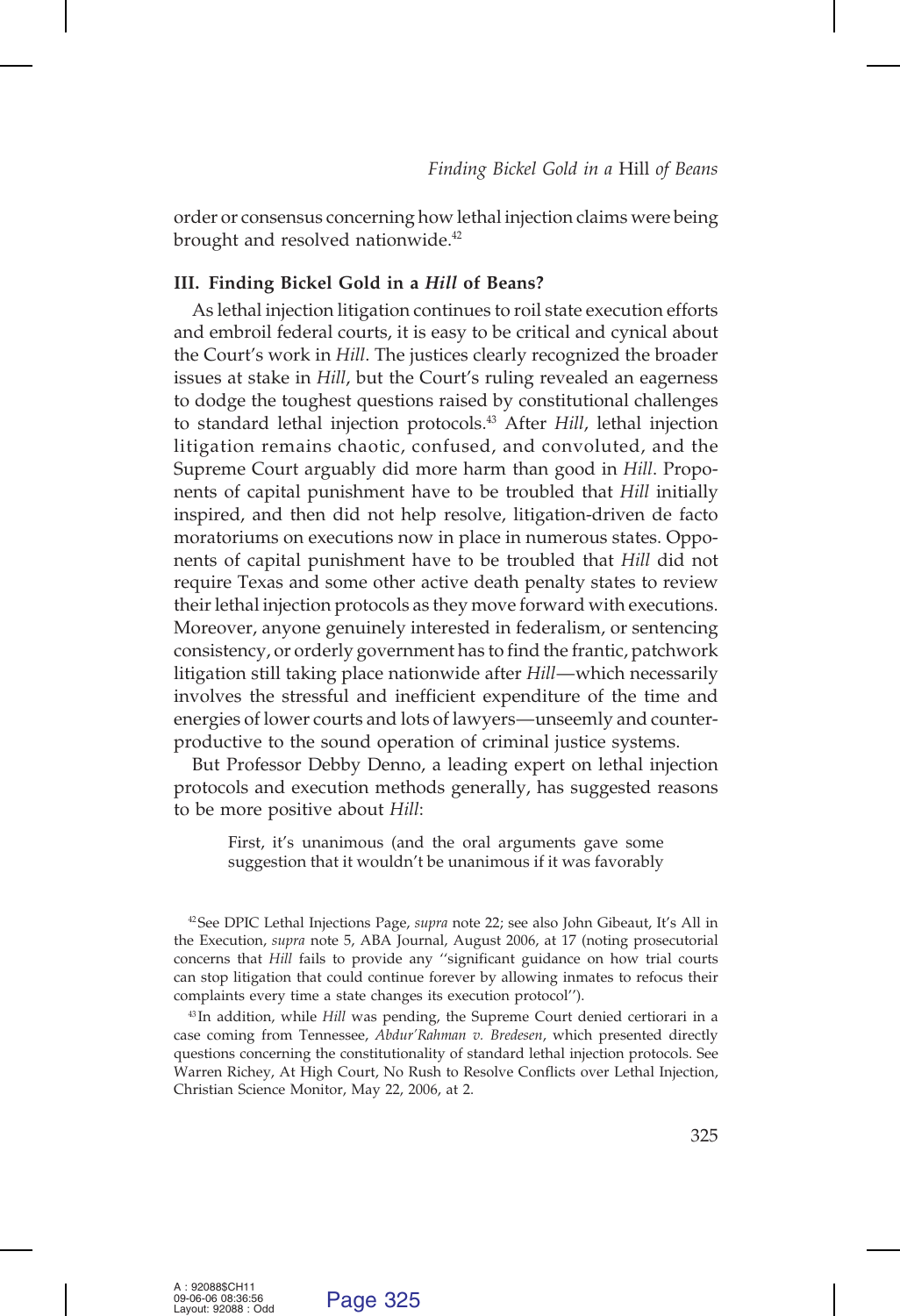decided and even indicated that the case might not be affirmatively decided). Second, . . . section 1983 doesn't require inmates to jump through as many procedural hoops and has a potentially richer field of case law for them to draw upon in their arguments. Next, the issue raised in *Hill* is broader than that raised in *Nelson*. *Nelson* concerned a 1983 challenge of a cut down procedure based in part on Nelson's own deteriorating veins. Cut down procedures were rare in 2004 and they are even rarer now. But the use of chemicals prompting Hill's challenge is generic to every lethal injection in the country; in other words, every state uses the same three chemicals that Hill challenged and there was no mention of Hill's particular anatomical limitations (nor were they relevant). While the Court did not address head on the substantive aspects of lethal injection, it does mention the fact that Hill's challenge concerns ''a foreseeable risk of gratuitous and unnecessary pain.'' If the Court thought the issue were totally frivolous, the case wouldn't have garnered their attention.

I think *Hill* validates the lethal injection issue and clarifies its importance both to attorneys and to courts. It sends a message that departments of corrections ([DOC]) are going to continue to be scrutinized and perhaps spotlighted more than in the past. Incrementally, the [DOC]'s are being pressured to alter their protocols or to switch to another method. While in the grand scheme of things this movement today may not seem like a big deal, I think it's useful to remember that the Court has directed more attention to lethal injection in the last two years than it has to any other method of execution in the last 110 years. Put in context, seemingly small steps are magnified.<sup>44</sup>

Though Professor Denno's initial points about *Hill* might only please death penalty opponents, her final insights spotlight the jurisprudential gold that might be found buried in *Hill*. As Professor Denno suggests, the Supreme Court's new attentiveness to execution methods sends a powerful message to all death penalty jurisdictions namely that, through section 1983 actions, federal courts can and

<sup>44</sup>See Posting of Douglas A. Berman, Sentencing Law and Policy Blog, Insights on Hill from THE Expert (June 12, 2006), at http://sentencing.typepad.com/sentencing law and policy/2006/06/insights on hil.html (quoting e-mail from Deborah Denno).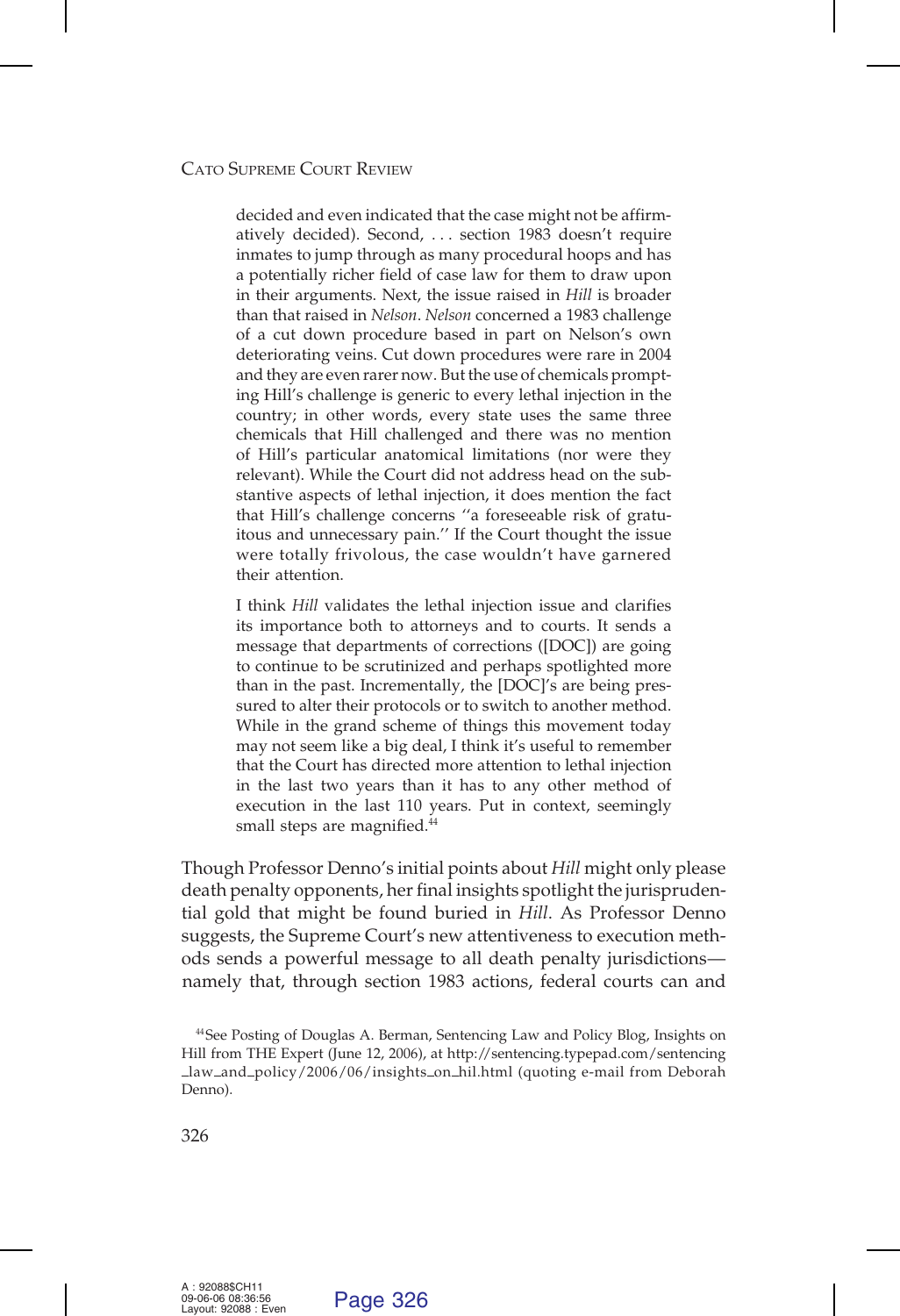will be independently scrutinizing execution protocols and thereby shining light on death penalty procedures long shrouded in secrecy.

As detailed in Part I above, the development and administration of lethal injection protocols have often been haphazard and sloppy. Internal state reviews of standard lethal injection protocols have often been non-existent or perfunctory. Valuably, the Supreme Court's decision to hear the *Hill* case led to lethal injection protocols receiving much greater (and long needed) scrutiny not only from lower courts, but also from public policy groups and the media. And the *Hill* decision did confirm that challenges to standard lethal injection procedures could be brought through section 1983 actions, which essentially ensures that every capital jurisdiction's execution methods will continue to be put under the microscope.

Moreover, and perhaps even more valuably, the narrow ruling in *Hill* presents other institutions with an important new opportunity to confront directly the difficult issues raised by any execution method. The particulars of any process of state killing necessarily implicate complicated medical issues and intricate administrative concerns. Courts presented with constitutional challenges to particular execution methods—especially in last-minute litigation brought by prisoners with swiftly approaching execution dates—are not well suited to sorting through alternative execution technologies, debatable medical evidence, and the administrative issues that states face in carrying out scheduled executions. Though federal courts may effectively play a watch-dog role ensuring that unreasonable execution methods are not utilized, it is unwise and unseemly for individual federal district judges to be tasked with developing detailed regulations to govern state execution procedures. The Supreme Court's circumscribed work in *Hill* perhaps reveals that the justices felt that particular revisions and improvements to lethal injection protocols should be pioneered by other, more democratically responsive and accountable branches of government.

In short, a nugget of gold to be found in *Hill* flows from its effectuation of Professor Alexander Bickel's recommendation that the Supreme Court sometimes resist broad constitutional rulings. Bickel proposed that the Supreme Court sometimes avoid definitive resolution of contentious constitutional questions in order to allow other (more democratic) branches of government to take a second look at important issues. Bickel suggested that the Supreme Court,

A : 92088\$CH11 09-06-06 08:36:56<br>09-06-06 08:36:56<br>Layout: 92088 : Odd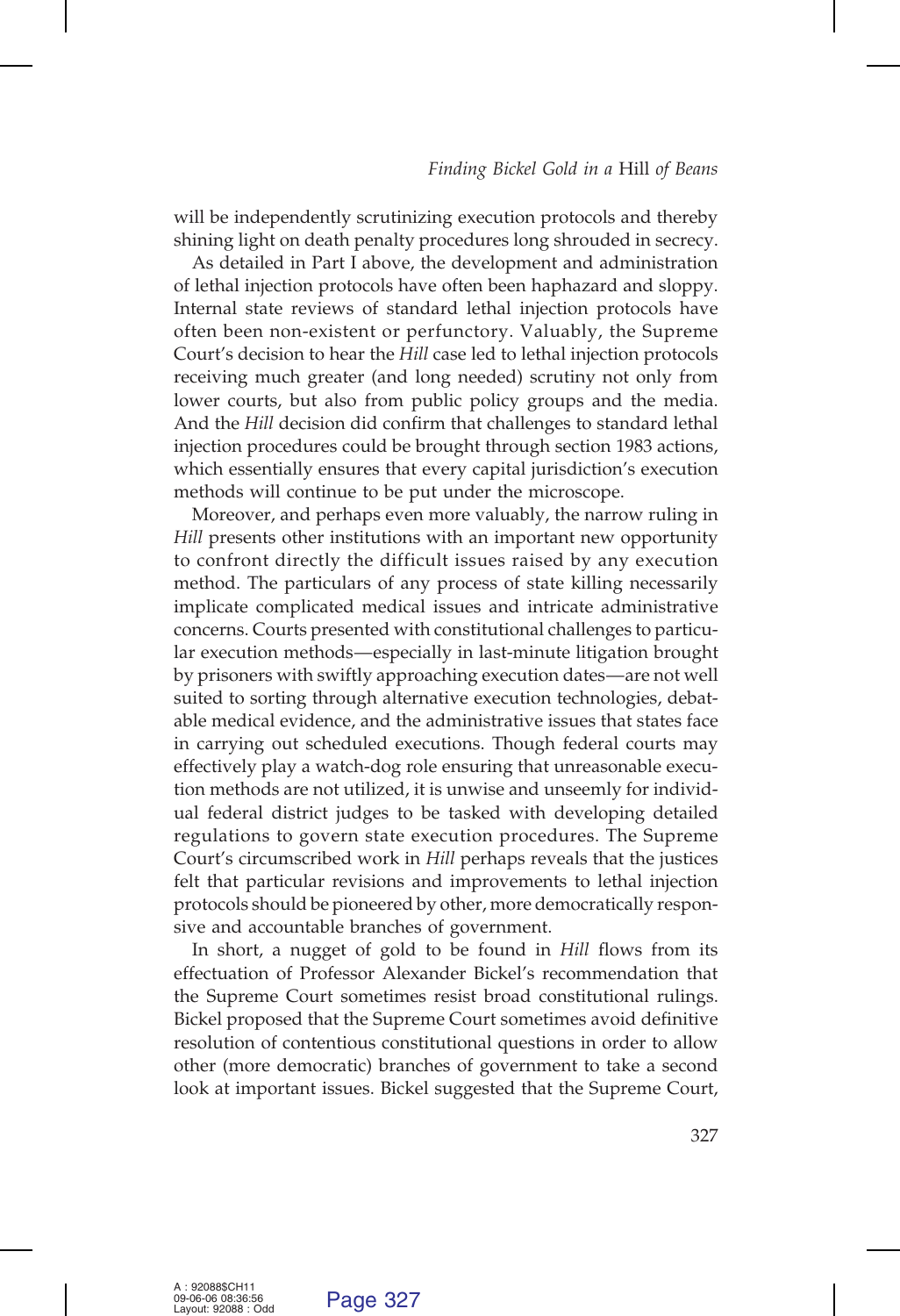by utilizing various decision-avoiding techniques, could avoid premature resolutions of critical issues that would benefit from further exploration by the political branches of government and by the public at large.45 Writing in a similar vein, Professor Cass Sunstein has more recently touted ''decisional minimalism''—judicial efforts to keep judgments ''shallow and narrow''—as a means to foster democratic processes.<sup>46</sup> Sunstein has suggested that minimalist adjudication by the Supreme Court is ''democracy-forcing'' and thus valuable as a means to ''leave open the most fundamental and difficult constitutional questions [and] also . . . promote democratic accountability and democratic deliberation.''47

As detailed above, the Court's narrow ruling in *Hill* has enabled and essentially invited other governmental branches to give more focused attention to the legal, policy, and practical issues surrounding lethal injection protocols. Rather than begin micromanaging execution protocols, the Supreme Court in *Hill* has encouraged other legal institutions to respond to identified problems in a way that might entirely eliminate the need for a contentious constitutional decision or should at least help frame the constitutional issue in more precise terms.

Encouragingly, corrections officials in a few states have started to rise to the challenge that remains on the other side of *Hill*. Only a few weeks after *Hill*, Ohio prison officials announced changes in the state's lethal injection process,<sup>48</sup> and corrections officials in other states have also responded to lethal injection litigation by proposing

47Sunstein, Leaving Things Undecided, *supra* note 46, at 6.

<sup>45</sup>Professor Bickel's most famous first account of his vision of the ''passive virtues'' that the Supreme Court should utilize was in a 1961 article in the *Harvard Law Review.* See Alexander M. Bickel, The Supreme Court, 1960 Term—Foreword: The Passive Virtues, 75 Harv. L. Rev. 40 (1960). Professor Bickel expanded his ideas into a book the following year. See Bickel, *supra* note 2.

<sup>46</sup>See Cass R. Sunstein, One Case At a Time: Judicial Minimalism on the Supreme Court 3–4 (1999); Cass R. Sunstein, The Supreme Court, 1995 Term—Foreword: Leaving Things Undecided, 110 Harv. L. Rev. 6, 6–7 (1996).

<sup>48</sup>See Alan Johnson, Ohio Changing Lethal Injection Process, Columbus Dispatch, June 28, 2006. Though on-going lethal injection litigation surely played a role in Ohio's changes to its lethal injection protocol, another contributing factor was the problems that delayed the May execution of a condemned prisoner for more than an hour as prison officials scrambled to find a suitable vein for completing the lethal injection process. See *id.*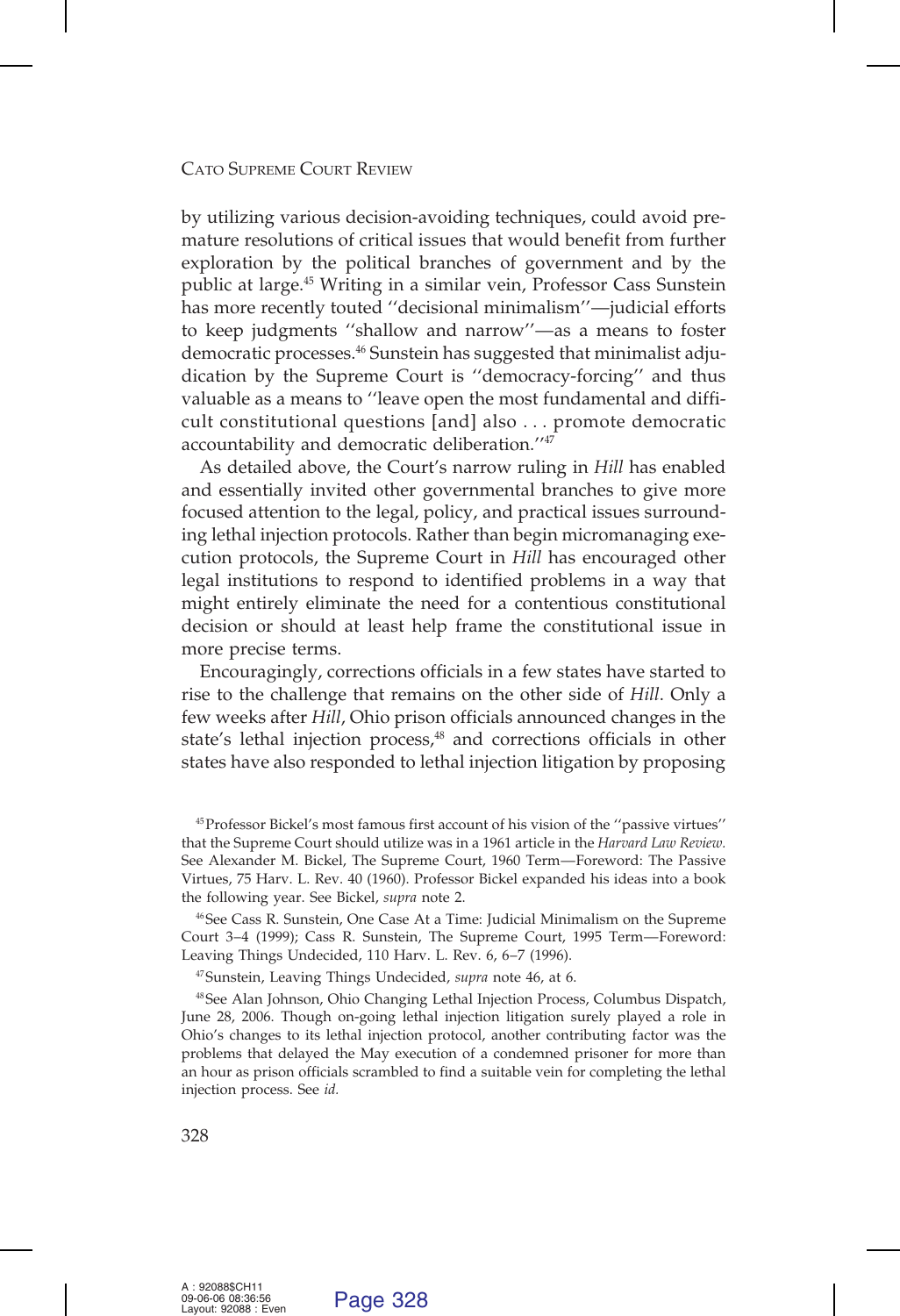alterations in their lethal injection programs.<sup>49</sup> Though these changes may only be motivated by a desire to avoid or thwart constitutional litigation, they still represent a positive first step toward a sounder approach to the administration of capital punishment.

But, disconcertingly, a central institutional player in our nation's systems of government has not yet gotten involved. Despite headline-making lethal injection litigation raging in numerous states, not a single state legislature has even conducted hearings on standard lethal injection protocols to explore whether sounder execution methods might be developed. Legislatures could—and, in my view, should—at the very least hold public hearings to examine the range of medical and administrative issues raised by lethal injection protocols. Conflicting and evolving medical evidence about lethal injection protocols is being presented in federal district courts around the country, and individual federal judges are being asked to assess whether complicated procedures are medically and practically sound. In some instances, federal judges feel compelled to issue detailed regulations that a state must follow to proceed with executions. In a country committed to democratic rule, these life-anddeath judgments ought to be carefully considered in the first instance by legislatures, not by individual judges.

As Justice Stevens noted during the *Hill* oral argument, many states have legislatively regulated how animals can be killed. It is odd and disconcerting that the killing of humans does not get at least an equal measure of legislative attention. The legislative inaction is especially disappointing because an improved execution process appears achievable. A recent *New York Times* article reports that ''medical experts say the current method of lethal injection could easily be changed to make suffering less likely."<sup>50</sup> Yet, as that article further notes, even though ''[s]witching to an injection method with less potential to cause pain could undercut many of the lawsuits,



<sup>49</sup>See Tom McNichol, Why the Reputations of ''Humane'' Execution Methods Keep Dying Out, San Francisco Chronicle, June 18, 2006, available at www.sfgate.com/ cgi-bin/article.cgi?file/chronicle/archive/2006/06/18/INGAUJDQMS1.DTL (noting that ''California has proposed altering its three-drug lethal injection protocol . . . to ensure [a condemned prisoner] isn't conscious when the paralyzing and heartstopping drugs are injected'').

<sup>50</sup>Denise Grady, Doctors See Way to Cut Suffering in Executions, N.Y. Times, June 23, 2006, at A1.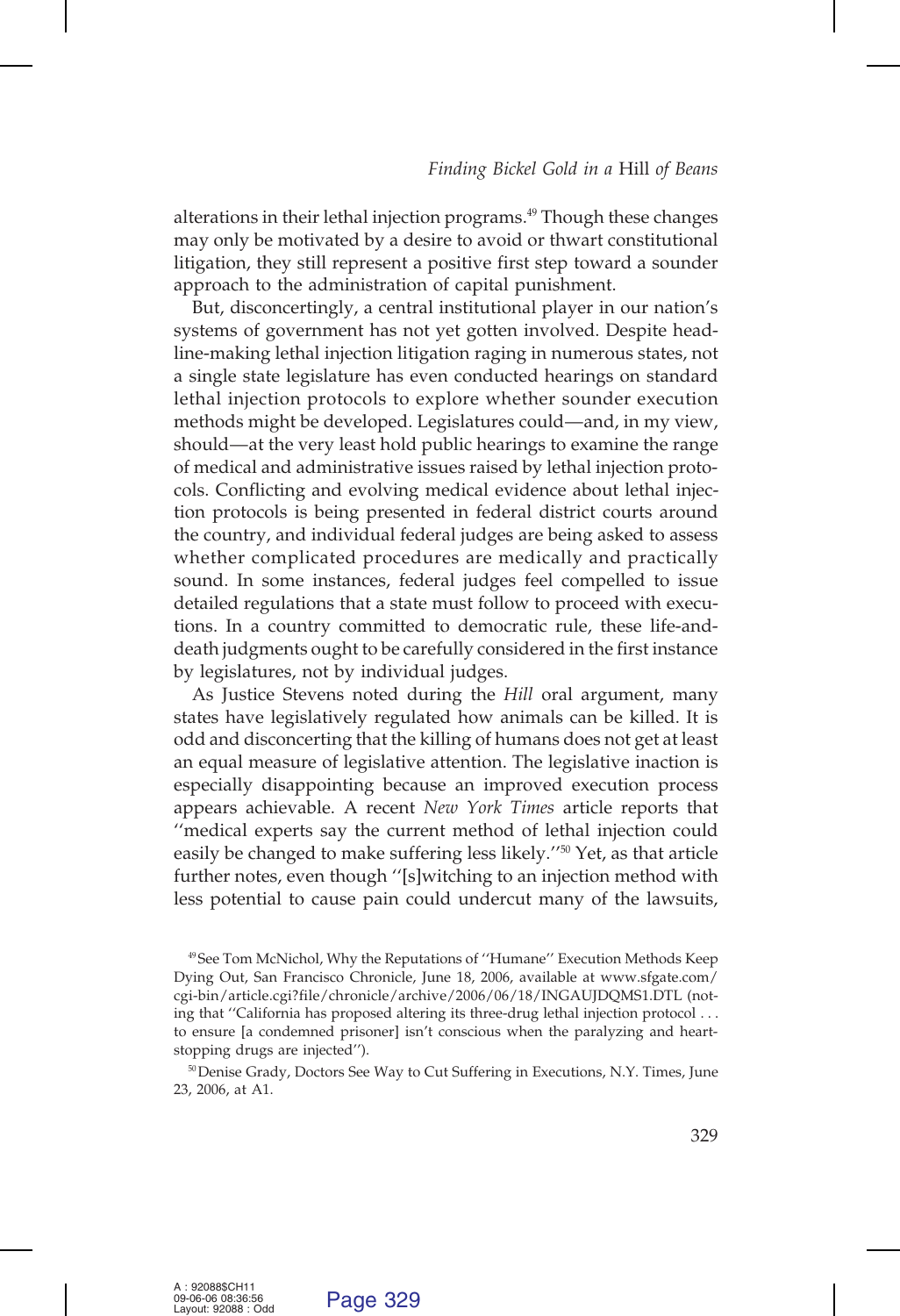. . . so far, in this chapter of the nation's long and tangled history with the death penalty, no state has moved to alter its lethal injection protocol.''51

Though one can surely fault state legislatures for failing to investigate and better regulate execution protocols, the (non)actions of our nation's legislature also deserves criticism. The national significance of disrupted state capital justice is arguably of great moment. Especially if one credits evidence that the death penalty deters—and recall that President Bush and other death penalty supporters in Congress have long justified an affinity for capital punishment by claiming the death penalty ''saves lives''—a major disruption in the administration of the death penalty could put the innocent lives of potential murder victims at risk. Beyond deterrence concerns, uncertainty surrounding scheduled executions dramatically affects the personal fate of death row defendants and the emotional state of the family members of both murder victims and those scheduled to be executed.

But while many lives hang in the balance, Congress has not even begun to explore what it might be able to do to address the medical and legal issues surrounding lethal injection protocols. Whatever one's views on the death penalty, the haphazard litigation over lethal injection has to be considered a national disgrace. As spotlighted above, neither proponents nor opponents of the death penalty can be pleased with the frantic, patchwork, and discrepant lethal injection litigation playing out in courtrooms nationwide. And this litigation necessarily requires—and will continue to require—the stressful and inefficient expenditure of the time and energies of lower courts and hundreds of lawyers and will continue to be counter-productive to the sound operation of criminal justice systems.

Notably, in early 2005, members of Congress worked through a weekend to pass legislation to impact the litigation surrounding the possible removal of Terri Schiavo's feeding tube. Though the Schiavo law did not prevent removal of Terri Schiavo's feeding tube, the entire episode revealed that Congress and President Bush believe that the fate of a single citizen can be a matter of national importance and that swift legislative intervention may be appropriate when contentious life-and-death issues are unfolding in the states.

<sup>51</sup> *Id.*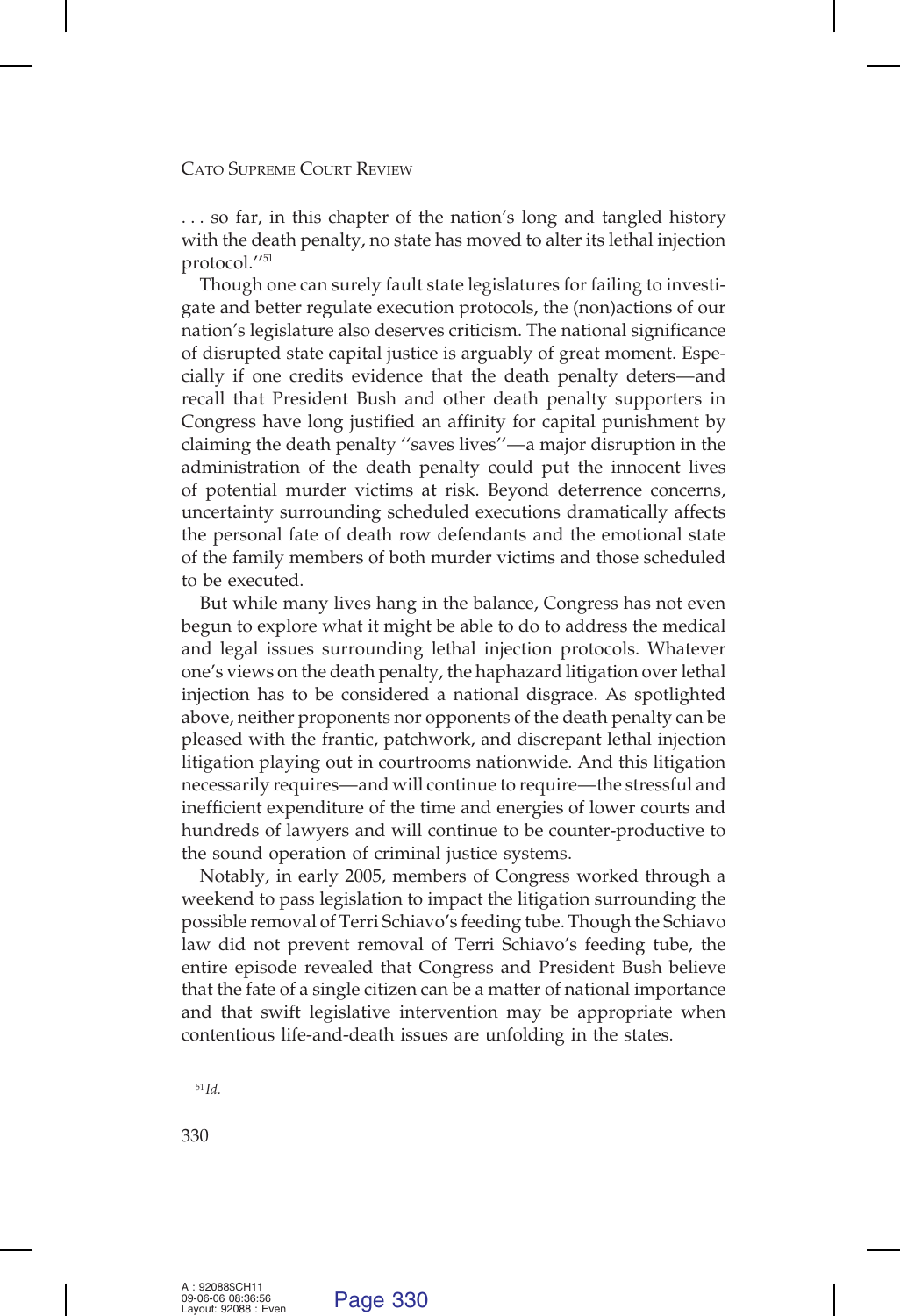#### *Finding Bickel Gold in a* Hill *of Beans*

In the life-and-death setting of lethal injection protocols, Congress could, at the very least, hold hearings to explore the range of medical issues raised by *The Lancet* article and other recent research on execution methods. Congress could also, of course, weigh in on the merits by adopting a particular protocol for federal executions or by encouraging states to adopt a particular new lethal injection protocol. Though there are pros and cons to all possible congressional interventions, the essential question is whether Congress should continue to sit on the sidelines while life-and-death issues unfold in a haphazard way through litigation in various federal courts.

Legislative inaction in the wake of *Hill* is not only disappointing, but also telling. It has become common sport for politicians and commentators to assail justices and judges for intervening in significant policy debates that seem more the province for legislative action. In *Hill*, the Court was perhaps attentive to these concerns when it decided to dodge the most contentious issues presented by the ongoing lethal injection litigation. Other branches of government must now demonstrate that they can and will soundly govern in this controversial area now that the Supreme Court has indicated that, for the time being, it will stay out of the way. If other branches don't step up, not only will the model of constitutional adjudication suggested by Bickel and Sunstein suffer a blow, but complaints of judicial activism will ring even more hollow.